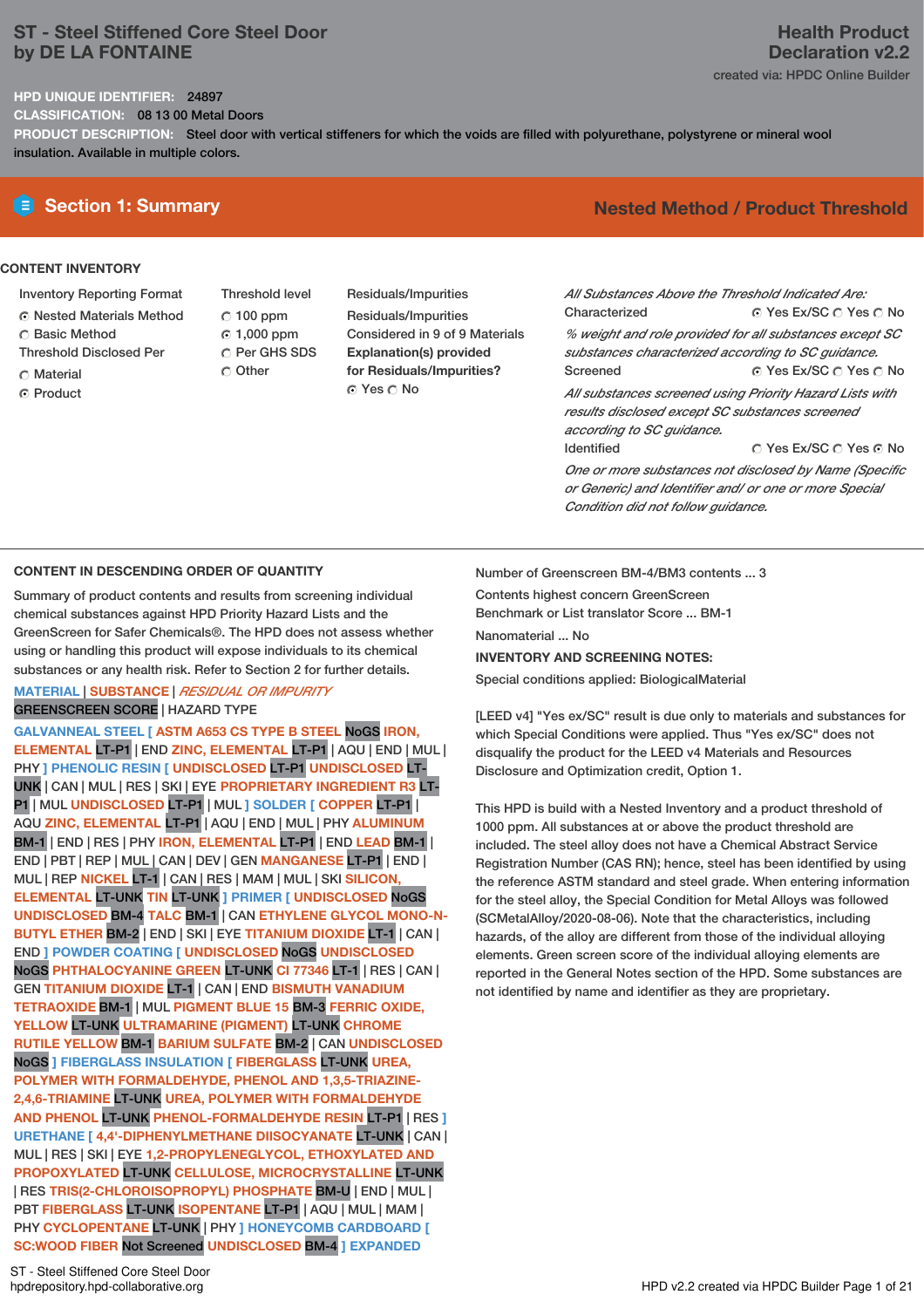**POLYSTYRENE [ POLYSTYRENE** LT-UNK **PENTANE** LT-P1 | AQU | MUL | MAM | PHY **ISOPENTANE** LT-P1 | AQU | MUL | MAM | PHY **]**

# **VOLATILE ORGANIC COMPOUND (VOC) CONTENT**

VOC Content data is not applicable for this product category.

**CERTIFICATIONS AND COMPLIANCE** *See Section 3 for additional listings.*

VOC emissions: CDPH Standard Method V1.2 (Section 01350/CHPS) - Not tested

# **CONSISTENCY WITH OTHER PROGRAMS**

Pre-checked for LEED v4 Material Ingredients Option 1

Third Party Verified? Yes No

PREPARER: Vertima VERIFIER: VERIFICATION #:

SCREENING DATE: 2021-05-25 PUBLISHED DATE: 2021-05-25 EXPIRY DATE: 2024-05-25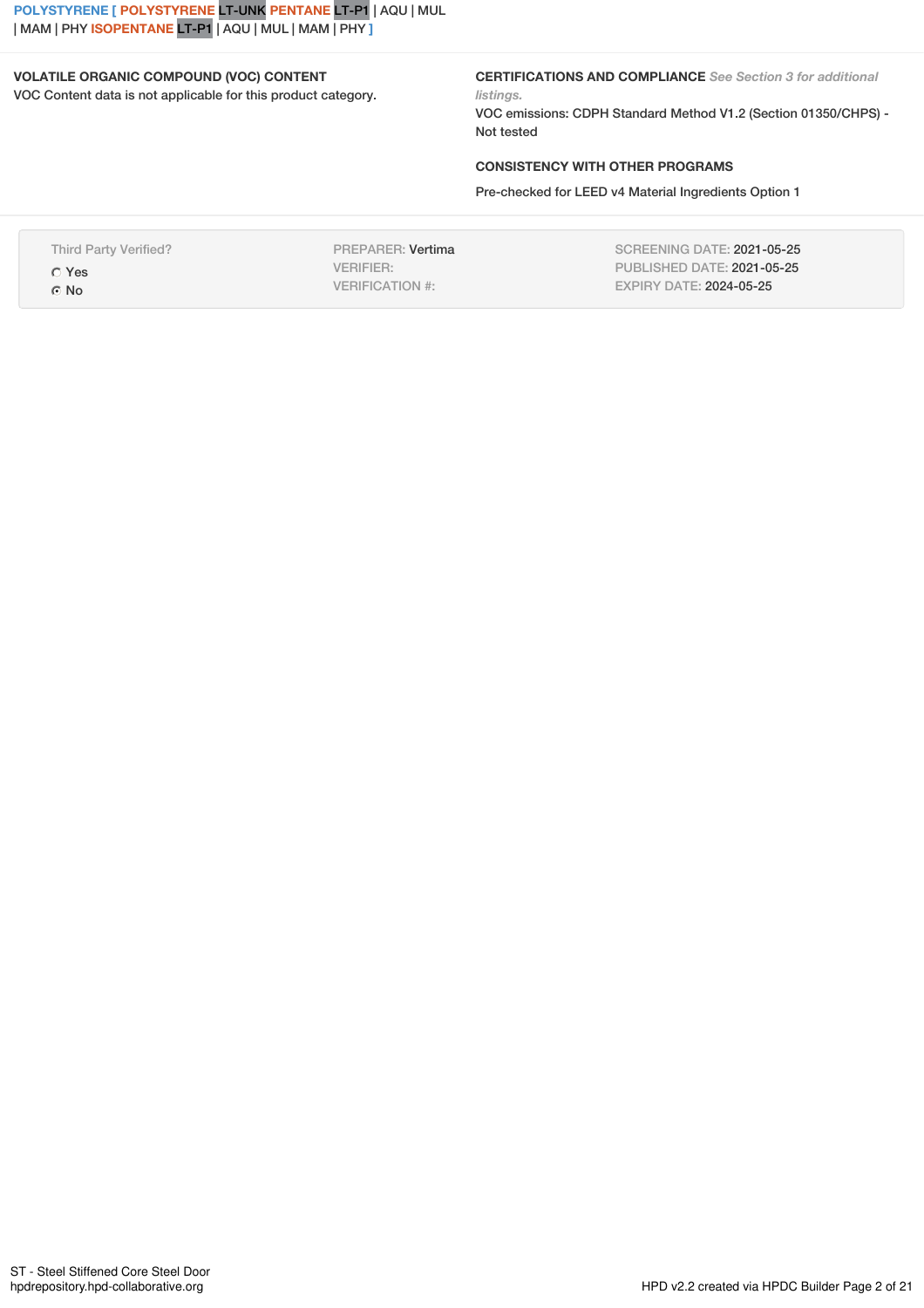This section lists contents in a product based on specific threshold(s) and reports detailed health information including hazards. This HPD uses the *inventory method indicated above, which is one of three possible methods:*

- *Basic Inventory method with Product-level threshold.*
- *Nested Material Inventory method with Product-level threshold*
- *Nested Material Inventory method with individual Material-level thresholds*

Definitions and requirements for the three inventory methods and requirements for each data field can be found in the HPD Open Standard version 2.2, *available on the HPDC website at: [www.hpd-collaborative.org/hpd-2-2-standard](https://www.hpd-collaborative.org/hpd-2-2-standard)*

| <b>I GALVANNEAL STEEL</b>          | %: 92.9000 - 93.1000                     |                             |
|------------------------------------|------------------------------------------|-----------------------------|
| <b>PRODUCT THRESHOLD: 1000 ppm</b> | RESIDUALS AND IMPURITIES CONSIDERED: Yes | <b>MATERIAL TYPE: Metal</b> |

RESIDUALS AND IMPURITIES NOTES: The steel is passivated. The role of passivation is to provide protection during handling, transport and storage. This coating generally lasts about six weeks before it is consumed; thus, any remaining trace of passivation is considered below the declaration threshold.

OTHER MATERIAL NOTES: The steel door is available as is or painted and with various insulating materials; hence, the range of weight percentage. This material includes the steel sheet and the vertical stiffeners.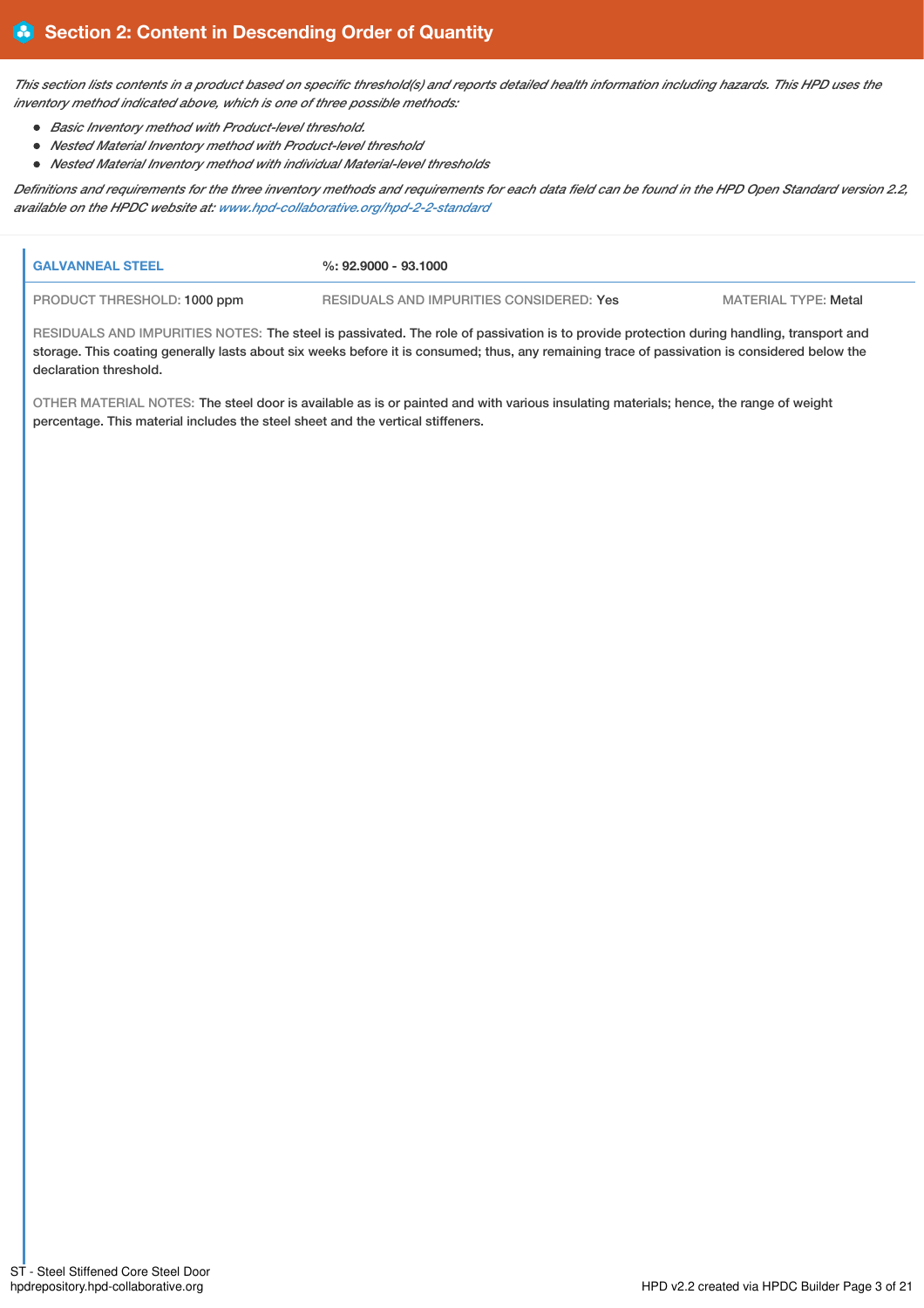| <b>ASTM A653 CS TYPE B STEEL</b> |                                                                |                 | ID: 12597-69-2                                 |
|----------------------------------|----------------------------------------------------------------|-----------------|------------------------------------------------|
|                                  | HAZARD SCREENING METHOD: Pharos Chemical and Materials Library |                 | HAZARD SCREENING DATE: 2021-05-25 21:09:41     |
| %: $90.0000 - 100.0000$          | GS: NoGS                                                       | RC: <b>Both</b> | NANO: No SUBSTANCE ROLE: Structure component   |
| <b>HAZARD TYPE</b>               | <b>AGENCY AND LIST TITLES</b>                                  | <b>WARNINGS</b> |                                                |
| None found                       |                                                                |                 | No warnings found on HPD Priority Hazard Lists |

SUBSTANCE NOTES: The galvanneal coating can make up to 10wt.% of the steel; hence, the range of weight percentage for the steel. In compliance with HPDC Special Conditions Policy for Metal Alloys, the listed alloy is considered the ingredient in this product, and is reported without information regarding its alloying elements. Metal alloys have different intrinsic characteristics, including health and environmental hazards, than their alloying elements. Alloying element content inventory and their GreenScreen scores are available in Section 5 (General Notes) of this HPD.

| <b>IRON, ELEMENTAL</b> |                                                                |                |                                      |                                            | ID: 7439-89-6 |
|------------------------|----------------------------------------------------------------|----------------|--------------------------------------|--------------------------------------------|---------------|
|                        | HAZARD SCREENING METHOD: Pharos Chemical and Materials Library |                |                                      | HAZARD SCREENING DATE: 2021-05-25 21:09:59 |               |
| %: 0.0000 - 1.1000     | $GS: LT-PI$                                                    | <b>RC: UNK</b> | NANO: No                             | <b>SUBSTANCE ROLE: Alloy element</b>       |               |
| <b>HAZARD TYPE</b>     | <b>AGENCY AND LIST TITLES</b>                                  |                | <b>WARNINGS</b>                      |                                            |               |
| <b>END</b>             | <b>TEDX</b> - Potential Endocrine Disruptors                   |                | <b>Potential Endocrine Disruptor</b> |                                            |               |

SUBSTANCE NOTES: The galvanneal coating is made of zinc and iron and can make up 10 wt.% of the total steel; hence, the range of weight percentage.

| <b>ZINC. ELEMENTAL</b> | ID: 7440-66-6 |
|------------------------|---------------|
|                        |               |

|                      | HAZARD SCREENING METHOD: Pharos Chemical and Materials Library |                |                                                                                         |                                   | HAZARD SCREENING DATE: 2021-05-25 21:10:00                  |
|----------------------|----------------------------------------------------------------|----------------|-----------------------------------------------------------------------------------------|-----------------------------------|-------------------------------------------------------------|
| %: $0.0000 - 9.1000$ | $GS: LT-PI$                                                    | <b>RC: UNK</b> |                                                                                         | NANO: No                          | <b>SUBSTANCE ROLE: Alloy element</b>                        |
| <b>HAZARD TYPE</b>   | <b>AGENCY AND LIST TITLES</b>                                  |                |                                                                                         | <b>WARNINGS</b>                   |                                                             |
| AQU                  | EU - GHS (H-Statements)                                        |                |                                                                                         | H400 - Very toxic to aquatic life |                                                             |
| AQU                  | EU - GHS (H-Statements)                                        |                |                                                                                         |                                   | H410 - Very toxic to aquatic life with long lasting effects |
| <b>END</b>           | <b>TEDX</b> - Potential Endocrine Disruptors                   |                | <b>Potential Endocrine Disruptor</b>                                                    |                                   |                                                             |
| <b>MUL</b>           | German FEA - Substances Hazardous to<br>Waters                 |                | Class 2 - Hazard to Waters                                                              |                                   |                                                             |
| <b>PHY</b>           | EU - GHS (H-Statements)                                        |                |                                                                                         |                                   | H250 - Catches fire spontaneously if exposed to air         |
| <b>PHY</b>           | EU - GHS (H-Statements)                                        |                | H260 - In contact with water releases flammable gases<br>which may ignite spontaneously |                                   |                                                             |

SUBSTANCE NOTES: The galvanneal coating is made of zinc and iron and can make up 10 wt.% of the total steel; hence, the range of weight percentage.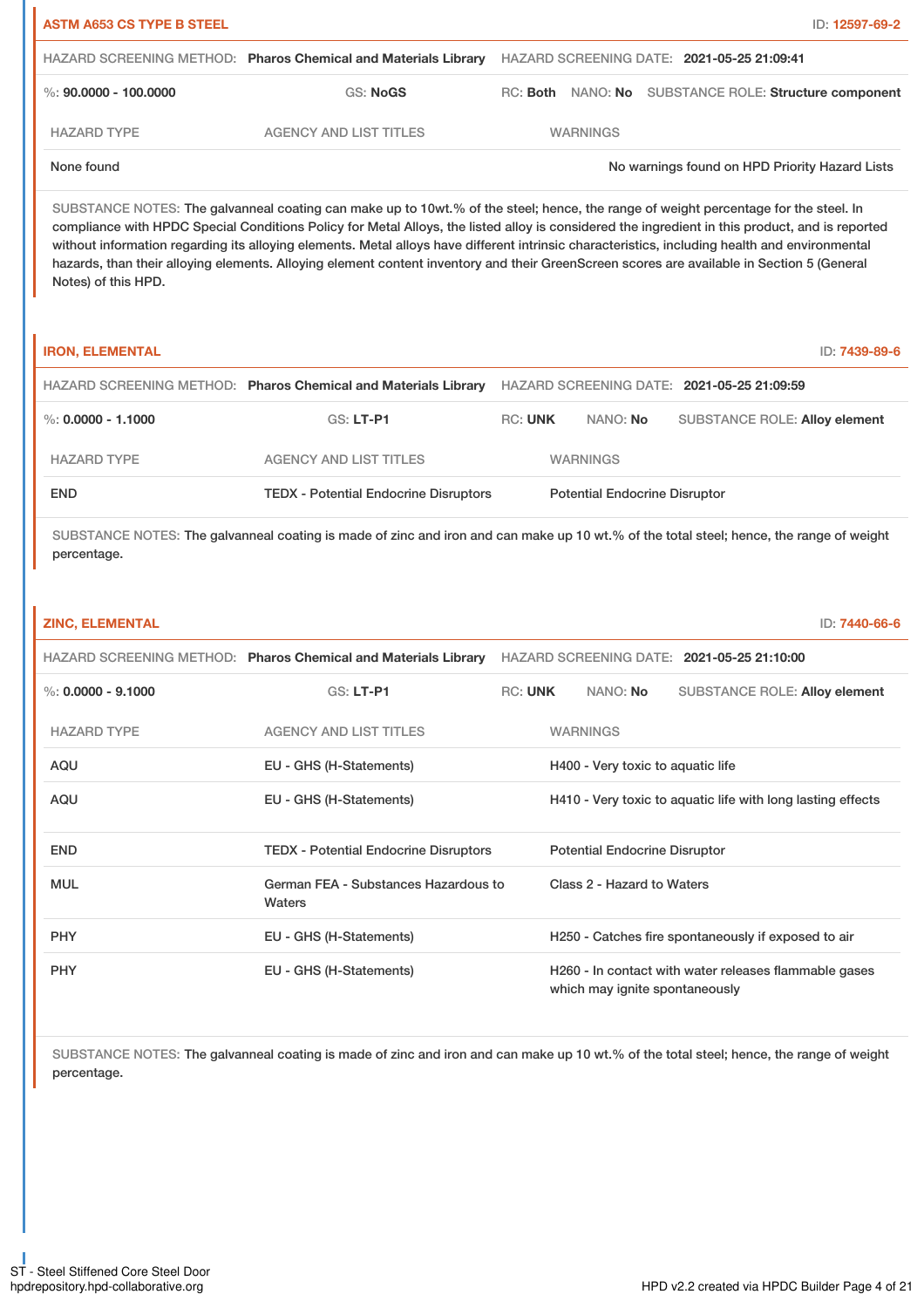| <b>PHENOLIC RESIN</b>                                                                                                                                               | $%: 0.7000 - 1.0000$                                                                                                                   |                                   |          |                                                      |                        |
|---------------------------------------------------------------------------------------------------------------------------------------------------------------------|----------------------------------------------------------------------------------------------------------------------------------------|-----------------------------------|----------|------------------------------------------------------|------------------------|
| PRODUCT THRESHOLD: 1000 ppm                                                                                                                                         | RESIDUALS AND IMPURITIES CONSIDERED: Yes                                                                                               |                                   |          | <b>MATERIAL TYPE: Polymeric Material</b>             |                        |
|                                                                                                                                                                     | RESIDUALS AND IMPURITIES NOTES: The material does not contain residuals or impurities at or above the declaration threshold.           |                                   |          |                                                      |                        |
| percentage.                                                                                                                                                         | OTHER MATERIAL NOTES: The steel door is available as is or painted and with various insulating materials; hence, the range of weight   |                                   |          |                                                      |                        |
| <b>UNDISCLOSED</b>                                                                                                                                                  |                                                                                                                                        |                                   |          |                                                      | <b>ID: Undisclosed</b> |
|                                                                                                                                                                     | HAZARD SCREENING METHOD: Pharos Chemical and Materials Library HAZARD SCREENING DATE: 2021-05-25 21:09:42                              |                                   |          |                                                      |                        |
| %: 60.0000 - 70.0000                                                                                                                                                | GS: LT-P1                                                                                                                              | <b>RC: None</b>                   | NANO: No | <b>SUBSTANCE ROLE: Monomer</b>                       |                        |
| <b>HAZARD TYPE</b>                                                                                                                                                  | <b>AGENCY AND LIST TITLES</b>                                                                                                          | <b>WARNINGS</b>                   |          |                                                      |                        |
| None found                                                                                                                                                          |                                                                                                                                        |                                   |          | No warnings found on HPD Priority Hazard Lists       |                        |
| SUBSTANCE NOTES: This substance is undisclosed as it is proprietary. Weight ranges are used to cover variation in production and add a<br>level of confidentiality. |                                                                                                                                        |                                   |          |                                                      |                        |
| <b>UNDISCLOSED</b>                                                                                                                                                  |                                                                                                                                        |                                   |          |                                                      | <b>ID: Undisclosed</b> |
|                                                                                                                                                                     | HAZARD SCREENING METHOD: Pharos Chemical and Materials Library HAZARD SCREENING DATE: 2021-05-25 21:09:46                              |                                   |          |                                                      |                        |
| %: $20.0000 - 30.0000$                                                                                                                                              | <b>GS: LT-UNK</b>                                                                                                                      | <b>RC: None</b>                   | NANO: No | <b>SUBSTANCE ROLE: Monomer</b>                       |                        |
| <b>HAZARD TYPE</b>                                                                                                                                                  | <b>AGENCY AND LIST TITLES</b>                                                                                                          | <b>WARNINGS</b>                   |          |                                                      |                        |
| <b>CAN</b>                                                                                                                                                          | EU - GHS (H-Statements)                                                                                                                |                                   |          | H351 - Suspected of causing cancer                   |                        |
| <b>MUL</b>                                                                                                                                                          | <b>US EPA - PPT Chemical Action Plans</b>                                                                                              |                                   |          | EPA Chemical of Concern - Action Plan published      |                        |
| <b>RES</b>                                                                                                                                                          | <b>AOEC - Asthmagens</b>                                                                                                               |                                   |          | Asthmagen (G) - generally accepted                   |                        |
| CAN                                                                                                                                                                 | <b>MAK</b>                                                                                                                             | low risk under MAK/BAT levels     |          | Carcinogen Group 4 - Non-genotoxic carcinogen with   |                        |
| <b>SKI</b>                                                                                                                                                          | EU - GHS (H-Statements)                                                                                                                | H315 - Causes skin irritation     |          |                                                      |                        |
| <b>EYE</b>                                                                                                                                                          | EU - GHS (H-Statements)                                                                                                                |                                   |          | H319 - Causes serious eye irritation                 |                        |
| <b>RES</b>                                                                                                                                                          | <b>MAK</b>                                                                                                                             | sensitization                     |          | Sensitizing Substance Sah - Danger of airway & skin  |                        |
| <b>RES</b>                                                                                                                                                          | EU - GHS (H-Statements)                                                                                                                | breathing difficulties if inhaled |          | H334 - May cause allergy or asthma symptoms or       |                        |
| SKI                                                                                                                                                                 | EU - GHS (H-Statements)                                                                                                                |                                   |          | H317 - May cause an allergic skin reaction           |                        |
| <b>RES</b>                                                                                                                                                          | <b>US EPA - PPT Chemical Action Plans</b>                                                                                              |                                   |          | Inhalation sensitizer causing asthma and lung damage |                        |
| level of confidentiality.                                                                                                                                           | SUBSTANCE NOTES: This substance is undisclosed as it is proprietary. Weight ranges are used to cover variation in production and add a |                                   |          |                                                      |                        |
| <b>PROPRIETARY INGREDIENT R3</b>                                                                                                                                    |                                                                                                                                        |                                   |          |                                                      | ID: Undisclosed        |
|                                                                                                                                                                     | HAZARD SCREENING METHOD: Pharos Chemical and Materials Library HAZARD SCREENING DATE: 2021-05-25 21:09:50                              |                                   |          |                                                      |                        |
| %: 1,0000 - 10,0000                                                                                                                                                 | GS: LT-P1                                                                                                                              | <b>RC: None</b><br>NANO: No       |          | <b>SUBSTANCE ROLE: Flame retardant</b>               |                        |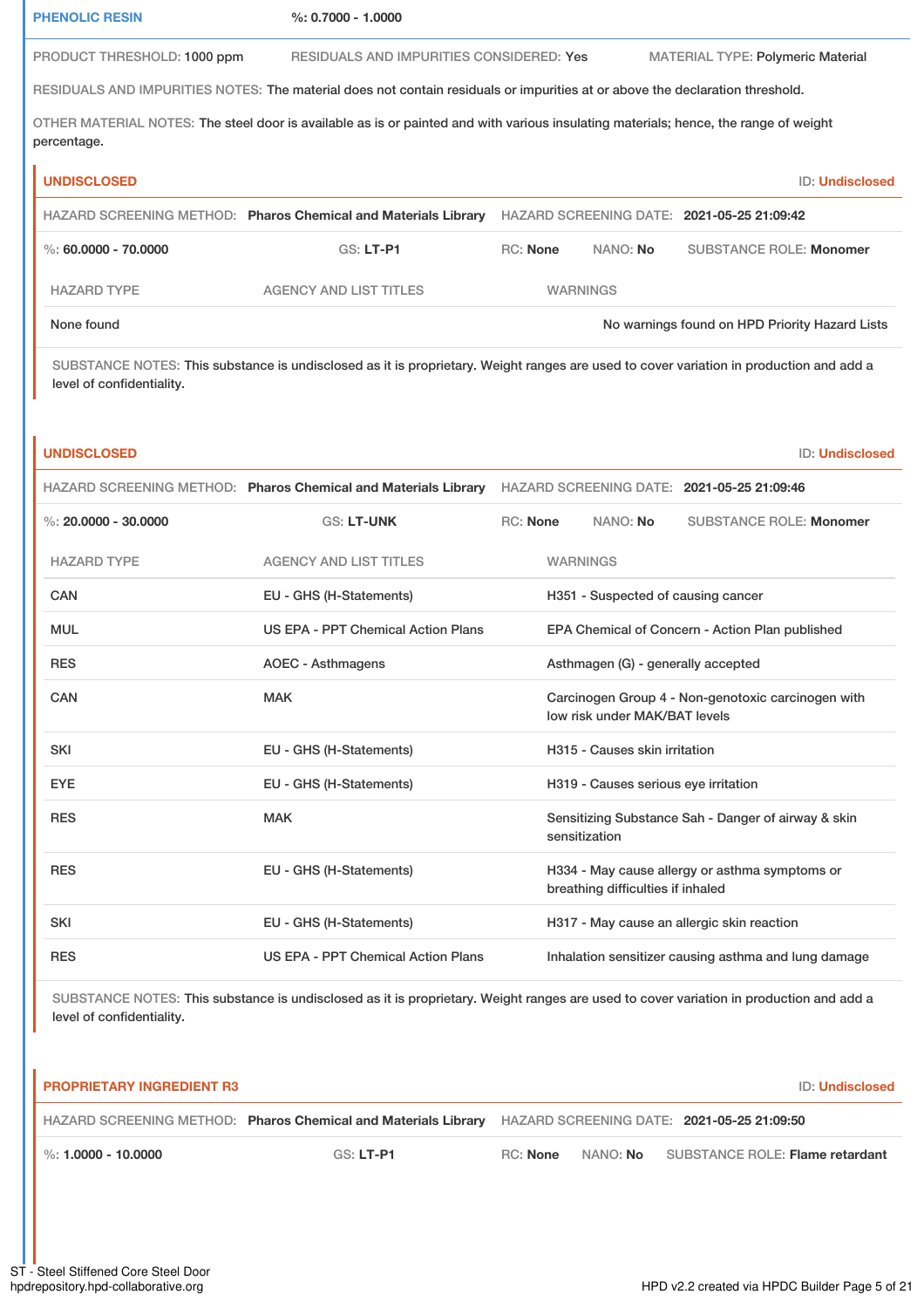HAZARD TYPE AGENCY AND LIST TITLES WARNINGS

| Waters | MUL | German FEA - Substances Hazardous to | Class 2 - Hazard to Waters |
|--------|-----|--------------------------------------|----------------------------|
|--------|-----|--------------------------------------|----------------------------|

SUBSTANCE NOTES: This substance is undisclosed as it is proprietary. Weight percentage interval is used to cover production variation and add confidentiality.

| <b>UNDISCLOSED</b>    |                                                                |            |                 | <b>ID: Undisclosed</b>                     |  |
|-----------------------|----------------------------------------------------------------|------------|-----------------|--------------------------------------------|--|
|                       | HAZARD SCREENING METHOD: Pharos Chemical and Materials Library |            |                 | HAZARD SCREENING DATE: 2021-05-25 21:09:51 |  |
| %: $1.0000 - 10.0000$ | $GS: LT-PI$                                                    | $RC:$ None | NANO: <b>No</b> | SUBSTANCE ROLE: Flame retardant            |  |
| <b>HAZARD TYPE</b>    | <b>AGENCY AND LIST TITLES</b>                                  |            | <b>WARNINGS</b> |                                            |  |
| <b>MUL</b>            | German FEA - Substances Hazardous to<br>Waters                 |            |                 | Class 3 - Severe Hazard to Waters          |  |

SUBSTANCE NOTES: This substance is undisclosed as it is proprietary. Weight percentage interval is used to cover production variation and add confidentiality.

**SOLDER %: 0.1000 - 0.2000**

PRODUCT THRESHOLD: 1000 ppm RESIDUALS AND IMPURITIES CONSIDERED: Yes MATERIAL TYPE: Metal

RESIDUALS AND IMPURITIES NOTES: The material does not contain residuals or impurities at or above the declaration threshold.

OTHER MATERIAL NOTES: The steel door is available as is or painted and with various insulating materials; hence, the range of weight percentage. Solder is a bronze alloy and it is presented according to its individual alloying elements.

| <b>COPPER</b>                                                                                                               |                                                                |                                                        |                 | ID: 7440-50-8                              |
|-----------------------------------------------------------------------------------------------------------------------------|----------------------------------------------------------------|--------------------------------------------------------|-----------------|--------------------------------------------|
|                                                                                                                             | HAZARD SCREENING METHOD: Pharos Chemical and Materials Library |                                                        |                 | HAZARD SCREENING DATE: 2021-05-25 21:09:43 |
| %: 46,0000 - 97,0000                                                                                                        | $GS: LT-PI$                                                    | <b>RC: UNK</b>                                         | NANO: No        | <b>SUBSTANCE ROLE: Alloy element</b>       |
| <b>HAZARD TYPE</b>                                                                                                          | <b>AGENCY AND LIST TITLES</b>                                  |                                                        | <b>WARNINGS</b> |                                            |
| AQU                                                                                                                         | EU - GHS (H-Statements)                                        | H411 - Toxic to aquatic life with long lasting effects |                 |                                            |
| SUBSTANCE NOTES: A range of weight percentage is used to cover variation in composition and add a level of confidentiality. |                                                                |                                                        |                 |                                            |

| <b>ZINC, ELEMENTAL</b>            |                                                                                                           |                |          |                                      | ID: <b>7440-66-6</b> |
|-----------------------------------|-----------------------------------------------------------------------------------------------------------|----------------|----------|--------------------------------------|----------------------|
|                                   | HAZARD SCREENING METHOD: Pharos Chemical and Materials Library HAZARD SCREENING DATE: 2021-03-15 17:18:49 |                |          |                                      |                      |
| $\frac{1}{2}$ %: 0.0000 - 45.0000 | $GS: LT- P1$                                                                                              | <b>RC: UNK</b> | NANO: No | <b>SUBSTANCE ROLE: Alloy element</b> |                      |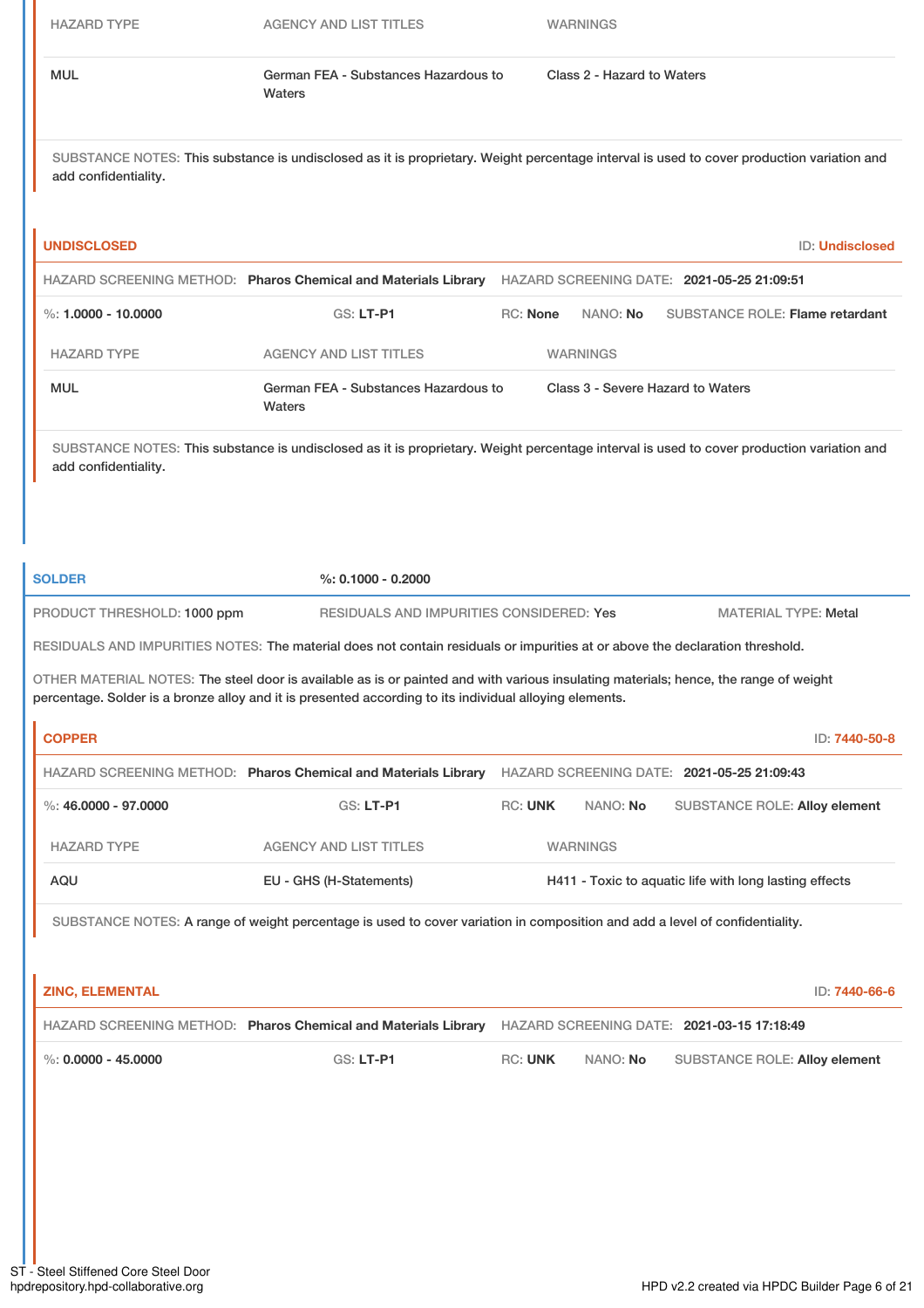| <b>HAZARD TYPE</b> | <b>AGENCY AND LIST TITLES</b>                  | <b>WARNINGS</b>                                                                         |
|--------------------|------------------------------------------------|-----------------------------------------------------------------------------------------|
| AQU                | EU - GHS (H-Statements)                        | H400 - Very toxic to aquatic life                                                       |
| AQU                | EU - GHS (H-Statements)                        | H410 - Very toxic to aquatic life with long lasting effects                             |
| <b>END</b>         | <b>TEDX - Potential Endocrine Disruptors</b>   | <b>Potential Endocrine Disruptor</b>                                                    |
| <b>MUL</b>         | German FEA - Substances Hazardous to<br>Waters | Class 2 - Hazard to Waters                                                              |
| <b>PHY</b>         | EU - GHS (H-Statements)                        | H250 - Catches fire spontaneously if exposed to air                                     |
| <b>PHY</b>         | EU - GHS (H-Statements)                        | H260 - In contact with water releases flammable gases<br>which may ignite spontaneously |

SUBSTANCE NOTES: A range of weight percentage is used to cover variation in composition and add a level of confidentiality.

**ALUMINUM** ID: **7429-90-5**

|                       | HAZARD SCREENING METHOD: Pharos Chemical and Materials Library |                |                                      | HAZARD SCREENING DATE: 2021-05-25 21:10:00            |
|-----------------------|----------------------------------------------------------------|----------------|--------------------------------------|-------------------------------------------------------|
| %: $0.0000 - 12.0000$ | $GS:$ BM-1                                                     | <b>RC: UNK</b> | NANO: No                             | <b>SUBSTANCE ROLE: Alloy element</b>                  |
| <b>HAZARD TYPE</b>    | <b>AGENCY AND LIST TITLES</b>                                  |                | <b>WARNINGS</b>                      |                                                       |
| <b>END</b>            | <b>TEDX - Potential Endocrine Disruptors</b>                   |                | <b>Potential Endocrine Disruptor</b> |                                                       |
| <b>RES</b>            | <b>AOEC - Asthmagens</b>                                       |                |                                      | Asthmagen (Rs) - sensitizer-induced                   |
| <b>PHY</b>            | EU - GHS (H-Statements)                                        |                |                                      | H261 - In contact with water releases flammable gases |
| <b>PHY</b>            | EU - GHS (H-Statements)                                        |                | H <sub>228</sub> - Flammable solid   |                                                       |

SUBSTANCE NOTES: A range of weight percentage is used to cover variation in composition and add a level of confidentiality.

# **IRON, ELEMENTAL** ID: **7439-89-6**

|                        | HAZARD SCREENING METHOD: Pharos Chemical and Materials Library | HAZARD SCREENING DATE: 2021-05-25 21:10:01 |  |                                      |                                      |
|------------------------|----------------------------------------------------------------|--------------------------------------------|--|--------------------------------------|--------------------------------------|
| $\%$ : 0.0000 - 6.5000 | $GS: LT-PI$                                                    | <b>RC: UNK</b>                             |  | NANO: <b>No</b>                      | <b>SUBSTANCE ROLE: Alloy element</b> |
| <b>HAZARD TYPE</b>     | <b>AGENCY AND LIST TITLES</b>                                  |                                            |  | <b>WARNINGS</b>                      |                                      |
| <b>END</b>             | <b>TEDX - Potential Endocrine Disruptors</b>                   |                                            |  | <b>Potential Endocrine Disruptor</b> |                                      |

SUBSTANCE NOTES: A range of weight percentage is used to cover variation in composition and add a level of confidentiality.

| <b>LEAD</b>          |                                                                |                |                                      | ID: 7439-92-1                              |
|----------------------|----------------------------------------------------------------|----------------|--------------------------------------|--------------------------------------------|
|                      | HAZARD SCREENING METHOD: Pharos Chemical and Materials Library |                |                                      | HAZARD SCREENING DATE: 2021-05-25 21:10:02 |
| %: $0.0000 - 5.0000$ | $GS:$ BM-1                                                     | <b>RC: UNK</b> | NANO: No                             | <b>SUBSTANCE ROLE: Alloy element</b>       |
| <b>HAZARD TYPE</b>   | <b>AGENCY AND LIST TITLES</b>                                  |                | <b>WARNINGS</b>                      |                                            |
| <b>END</b>           | <b>TEDX - Potential Endocrine Disruptors</b>                   |                | <b>Potential Endocrine Disruptor</b> |                                            |
| <b>PBT</b>           | OSPAR - Priority PBTs & EDs & equivalent<br>concern            |                |                                      | <b>PBT - Chemical for Priority Action</b>  |
| <b>REP</b>           | <b>EU - SVHC Authorisation List</b>                            |                |                                      | Toxic to reproduction - Candidate list     |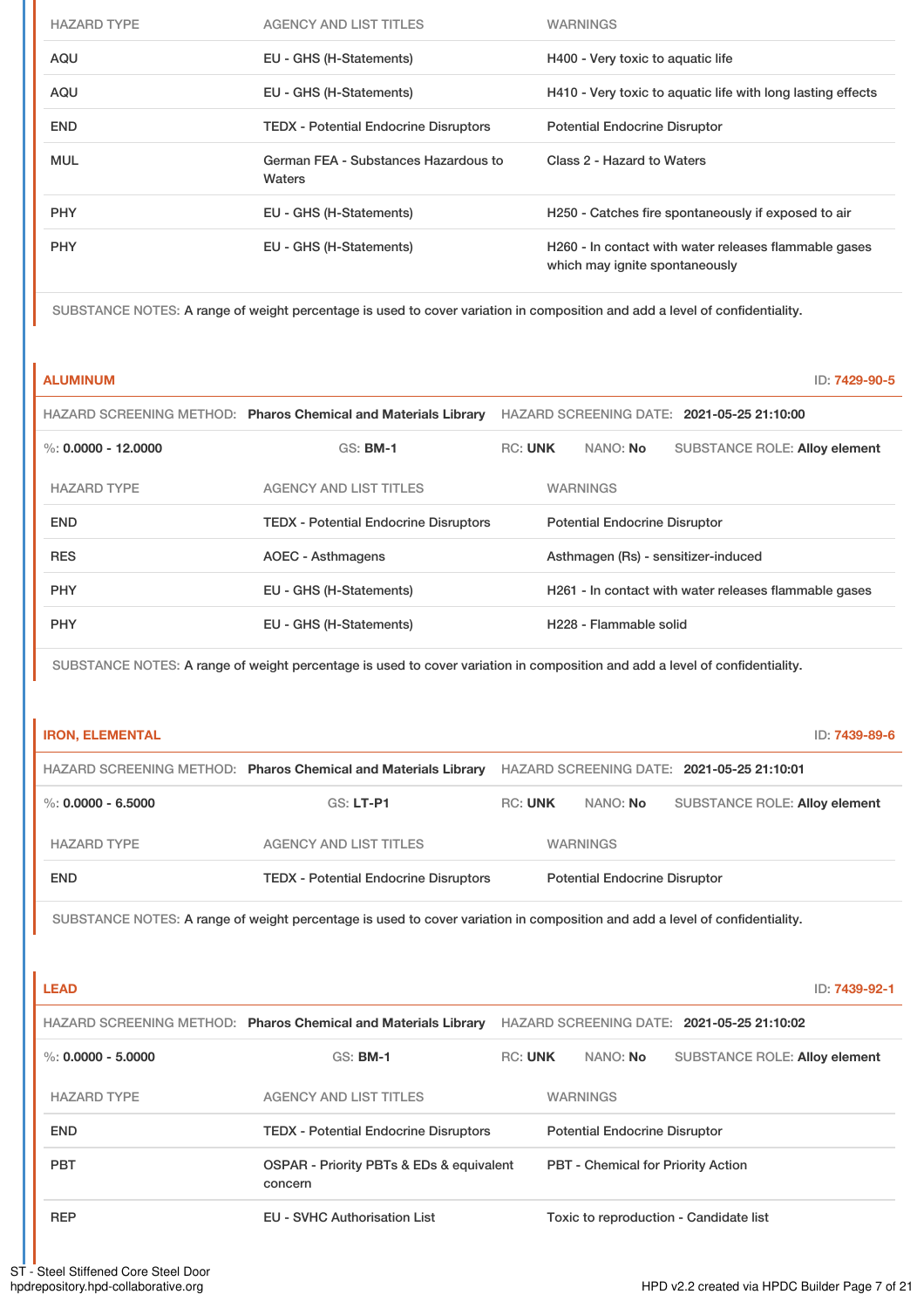| <b>PBT</b><br>OR DEQ - Priority Persistent Pollutants<br>Priority Persistent Pollutant - Tier 1<br><b>ChemSec - SIN List</b><br><b>MUL</b><br>CMR - Carcinogen, Mutagen &/or Reproductive Toxicant<br><b>CAN</b><br>CA EPA - Prop 65<br>Carcinogen<br><b>CAN</b><br><b>IARC</b><br>Group 2b - Possibly carcinogenic to humans<br><b>CAN</b><br><b>MAK</b><br>Carcinogen Group 2 - Considered to be carcinogenic for<br>man<br><b>CAN</b><br>US NIH - Report on Carcinogens<br>Reasonably Anticipated to be Human Carcinogen<br><b>G&amp;L</b> - Neurotoxic Chemicals<br><b>DEV</b><br>Developmental Neurotoxicant<br><b>CAN</b><br>US EPA - IRIS Carcinogens<br>(1986) Group B2 - Probable human Carcinogen<br>Group 2a - Agent is probably Carcinogenic to humans<br><b>CAN</b><br><b>IARC</b><br>Developmental toxicity<br><b>DEV</b><br>CA EPA - Prop 65<br><b>PBT</b><br>US EPA - Priority PBTs (NWMP)<br><b>Priority PBT</b><br>WA DoE - PBT<br><b>PBT</b><br><b>PBT</b><br>US EPA - Toxics Release Inventory PBTs<br><b>PBT</b><br><b>PBT</b><br>US NIH - Reproductive & Developmental<br><b>DEV</b><br>Clear Evidence of Adverse Effects - Developmental<br>Monographs<br><b>Toxicity</b><br><b>REP</b><br>US NIH - Reproductive & Developmental<br>Clear Evidence of Adverse Effects - Reproductive<br>Monographs<br><b>Toxicity</b><br>Toxic to Reproduction Category 1 - Substances known<br><b>REP</b><br><b>EU - REACH Annex XVII CMRs</b><br>to impair fertility or cause Developmental Toxicity in<br>humans<br><b>EU - Annex VI CMRs</b><br>Reproductive Toxicity - Category 1A<br><b>REP</b><br><b>GEN</b><br><b>MAK</b><br>Germ Cell Mutagen 3a<br><b>REP</b><br>CA EPA - Prop 65<br><b>Reproductive Toxicity - Female</b><br><b>Reproductive Toxicity - Male</b><br><b>REP</b><br>CA EPA - Prop 65<br><b>DEV</b><br>EU - GHS (H-Statements)<br>H362 - May cause harm to breast-fed children<br><b>GHS - New Zealand</b><br>6.8A - Known or presumed human reproductive or<br><b>REP</b><br>developmental toxicants<br>CAN<br>GHS - Korea<br>Carcinogenicity - Category 1 [H350 - May cause cancer]<br>Reproductive toxicity - Category 1 [H360 - May damage<br><b>REP</b><br>GHS - Korea<br>fertility or the unborn child]<br>H360Df - May damage the unborn child. Suspected of<br><b>DEV</b><br>GHS - Australia<br>damaging fertility<br><b>REP</b><br>GHS - Japan<br>Toxic to reproduction - Category 1A [H360] | <b>REP</b> | EU - GHS (H-Statements) | H360FD - May damage fertility. May damage the unborn<br>child |
|--------------------------------------------------------------------------------------------------------------------------------------------------------------------------------------------------------------------------------------------------------------------------------------------------------------------------------------------------------------------------------------------------------------------------------------------------------------------------------------------------------------------------------------------------------------------------------------------------------------------------------------------------------------------------------------------------------------------------------------------------------------------------------------------------------------------------------------------------------------------------------------------------------------------------------------------------------------------------------------------------------------------------------------------------------------------------------------------------------------------------------------------------------------------------------------------------------------------------------------------------------------------------------------------------------------------------------------------------------------------------------------------------------------------------------------------------------------------------------------------------------------------------------------------------------------------------------------------------------------------------------------------------------------------------------------------------------------------------------------------------------------------------------------------------------------------------------------------------------------------------------------------------------------------------------------------------------------------------------------------------------------------------------------------------------------------------------------------------------------------------------------------------------------------------------------------------------------------------------------------------------------------------------------------------------------------------------------------------------------------------------------------------------------------------------------|------------|-------------------------|---------------------------------------------------------------|
|                                                                                                                                                                                                                                                                                                                                                                                                                                                                                                                                                                                                                                                                                                                                                                                                                                                                                                                                                                                                                                                                                                                                                                                                                                                                                                                                                                                                                                                                                                                                                                                                                                                                                                                                                                                                                                                                                                                                                                                                                                                                                                                                                                                                                                                                                                                                                                                                                                      |            |                         |                                                               |
|                                                                                                                                                                                                                                                                                                                                                                                                                                                                                                                                                                                                                                                                                                                                                                                                                                                                                                                                                                                                                                                                                                                                                                                                                                                                                                                                                                                                                                                                                                                                                                                                                                                                                                                                                                                                                                                                                                                                                                                                                                                                                                                                                                                                                                                                                                                                                                                                                                      |            |                         |                                                               |
|                                                                                                                                                                                                                                                                                                                                                                                                                                                                                                                                                                                                                                                                                                                                                                                                                                                                                                                                                                                                                                                                                                                                                                                                                                                                                                                                                                                                                                                                                                                                                                                                                                                                                                                                                                                                                                                                                                                                                                                                                                                                                                                                                                                                                                                                                                                                                                                                                                      |            |                         |                                                               |
|                                                                                                                                                                                                                                                                                                                                                                                                                                                                                                                                                                                                                                                                                                                                                                                                                                                                                                                                                                                                                                                                                                                                                                                                                                                                                                                                                                                                                                                                                                                                                                                                                                                                                                                                                                                                                                                                                                                                                                                                                                                                                                                                                                                                                                                                                                                                                                                                                                      |            |                         |                                                               |
|                                                                                                                                                                                                                                                                                                                                                                                                                                                                                                                                                                                                                                                                                                                                                                                                                                                                                                                                                                                                                                                                                                                                                                                                                                                                                                                                                                                                                                                                                                                                                                                                                                                                                                                                                                                                                                                                                                                                                                                                                                                                                                                                                                                                                                                                                                                                                                                                                                      |            |                         |                                                               |
|                                                                                                                                                                                                                                                                                                                                                                                                                                                                                                                                                                                                                                                                                                                                                                                                                                                                                                                                                                                                                                                                                                                                                                                                                                                                                                                                                                                                                                                                                                                                                                                                                                                                                                                                                                                                                                                                                                                                                                                                                                                                                                                                                                                                                                                                                                                                                                                                                                      |            |                         |                                                               |
|                                                                                                                                                                                                                                                                                                                                                                                                                                                                                                                                                                                                                                                                                                                                                                                                                                                                                                                                                                                                                                                                                                                                                                                                                                                                                                                                                                                                                                                                                                                                                                                                                                                                                                                                                                                                                                                                                                                                                                                                                                                                                                                                                                                                                                                                                                                                                                                                                                      |            |                         |                                                               |
|                                                                                                                                                                                                                                                                                                                                                                                                                                                                                                                                                                                                                                                                                                                                                                                                                                                                                                                                                                                                                                                                                                                                                                                                                                                                                                                                                                                                                                                                                                                                                                                                                                                                                                                                                                                                                                                                                                                                                                                                                                                                                                                                                                                                                                                                                                                                                                                                                                      |            |                         |                                                               |
|                                                                                                                                                                                                                                                                                                                                                                                                                                                                                                                                                                                                                                                                                                                                                                                                                                                                                                                                                                                                                                                                                                                                                                                                                                                                                                                                                                                                                                                                                                                                                                                                                                                                                                                                                                                                                                                                                                                                                                                                                                                                                                                                                                                                                                                                                                                                                                                                                                      |            |                         |                                                               |
|                                                                                                                                                                                                                                                                                                                                                                                                                                                                                                                                                                                                                                                                                                                                                                                                                                                                                                                                                                                                                                                                                                                                                                                                                                                                                                                                                                                                                                                                                                                                                                                                                                                                                                                                                                                                                                                                                                                                                                                                                                                                                                                                                                                                                                                                                                                                                                                                                                      |            |                         |                                                               |
|                                                                                                                                                                                                                                                                                                                                                                                                                                                                                                                                                                                                                                                                                                                                                                                                                                                                                                                                                                                                                                                                                                                                                                                                                                                                                                                                                                                                                                                                                                                                                                                                                                                                                                                                                                                                                                                                                                                                                                                                                                                                                                                                                                                                                                                                                                                                                                                                                                      |            |                         |                                                               |
|                                                                                                                                                                                                                                                                                                                                                                                                                                                                                                                                                                                                                                                                                                                                                                                                                                                                                                                                                                                                                                                                                                                                                                                                                                                                                                                                                                                                                                                                                                                                                                                                                                                                                                                                                                                                                                                                                                                                                                                                                                                                                                                                                                                                                                                                                                                                                                                                                                      |            |                         |                                                               |
|                                                                                                                                                                                                                                                                                                                                                                                                                                                                                                                                                                                                                                                                                                                                                                                                                                                                                                                                                                                                                                                                                                                                                                                                                                                                                                                                                                                                                                                                                                                                                                                                                                                                                                                                                                                                                                                                                                                                                                                                                                                                                                                                                                                                                                                                                                                                                                                                                                      |            |                         |                                                               |
|                                                                                                                                                                                                                                                                                                                                                                                                                                                                                                                                                                                                                                                                                                                                                                                                                                                                                                                                                                                                                                                                                                                                                                                                                                                                                                                                                                                                                                                                                                                                                                                                                                                                                                                                                                                                                                                                                                                                                                                                                                                                                                                                                                                                                                                                                                                                                                                                                                      |            |                         |                                                               |
|                                                                                                                                                                                                                                                                                                                                                                                                                                                                                                                                                                                                                                                                                                                                                                                                                                                                                                                                                                                                                                                                                                                                                                                                                                                                                                                                                                                                                                                                                                                                                                                                                                                                                                                                                                                                                                                                                                                                                                                                                                                                                                                                                                                                                                                                                                                                                                                                                                      |            |                         |                                                               |
|                                                                                                                                                                                                                                                                                                                                                                                                                                                                                                                                                                                                                                                                                                                                                                                                                                                                                                                                                                                                                                                                                                                                                                                                                                                                                                                                                                                                                                                                                                                                                                                                                                                                                                                                                                                                                                                                                                                                                                                                                                                                                                                                                                                                                                                                                                                                                                                                                                      |            |                         |                                                               |
|                                                                                                                                                                                                                                                                                                                                                                                                                                                                                                                                                                                                                                                                                                                                                                                                                                                                                                                                                                                                                                                                                                                                                                                                                                                                                                                                                                                                                                                                                                                                                                                                                                                                                                                                                                                                                                                                                                                                                                                                                                                                                                                                                                                                                                                                                                                                                                                                                                      |            |                         |                                                               |
|                                                                                                                                                                                                                                                                                                                                                                                                                                                                                                                                                                                                                                                                                                                                                                                                                                                                                                                                                                                                                                                                                                                                                                                                                                                                                                                                                                                                                                                                                                                                                                                                                                                                                                                                                                                                                                                                                                                                                                                                                                                                                                                                                                                                                                                                                                                                                                                                                                      |            |                         |                                                               |
|                                                                                                                                                                                                                                                                                                                                                                                                                                                                                                                                                                                                                                                                                                                                                                                                                                                                                                                                                                                                                                                                                                                                                                                                                                                                                                                                                                                                                                                                                                                                                                                                                                                                                                                                                                                                                                                                                                                                                                                                                                                                                                                                                                                                                                                                                                                                                                                                                                      |            |                         |                                                               |
|                                                                                                                                                                                                                                                                                                                                                                                                                                                                                                                                                                                                                                                                                                                                                                                                                                                                                                                                                                                                                                                                                                                                                                                                                                                                                                                                                                                                                                                                                                                                                                                                                                                                                                                                                                                                                                                                                                                                                                                                                                                                                                                                                                                                                                                                                                                                                                                                                                      |            |                         |                                                               |
|                                                                                                                                                                                                                                                                                                                                                                                                                                                                                                                                                                                                                                                                                                                                                                                                                                                                                                                                                                                                                                                                                                                                                                                                                                                                                                                                                                                                                                                                                                                                                                                                                                                                                                                                                                                                                                                                                                                                                                                                                                                                                                                                                                                                                                                                                                                                                                                                                                      |            |                         |                                                               |
|                                                                                                                                                                                                                                                                                                                                                                                                                                                                                                                                                                                                                                                                                                                                                                                                                                                                                                                                                                                                                                                                                                                                                                                                                                                                                                                                                                                                                                                                                                                                                                                                                                                                                                                                                                                                                                                                                                                                                                                                                                                                                                                                                                                                                                                                                                                                                                                                                                      |            |                         |                                                               |
|                                                                                                                                                                                                                                                                                                                                                                                                                                                                                                                                                                                                                                                                                                                                                                                                                                                                                                                                                                                                                                                                                                                                                                                                                                                                                                                                                                                                                                                                                                                                                                                                                                                                                                                                                                                                                                                                                                                                                                                                                                                                                                                                                                                                                                                                                                                                                                                                                                      |            |                         |                                                               |
|                                                                                                                                                                                                                                                                                                                                                                                                                                                                                                                                                                                                                                                                                                                                                                                                                                                                                                                                                                                                                                                                                                                                                                                                                                                                                                                                                                                                                                                                                                                                                                                                                                                                                                                                                                                                                                                                                                                                                                                                                                                                                                                                                                                                                                                                                                                                                                                                                                      |            |                         |                                                               |
|                                                                                                                                                                                                                                                                                                                                                                                                                                                                                                                                                                                                                                                                                                                                                                                                                                                                                                                                                                                                                                                                                                                                                                                                                                                                                                                                                                                                                                                                                                                                                                                                                                                                                                                                                                                                                                                                                                                                                                                                                                                                                                                                                                                                                                                                                                                                                                                                                                      |            |                         |                                                               |
|                                                                                                                                                                                                                                                                                                                                                                                                                                                                                                                                                                                                                                                                                                                                                                                                                                                                                                                                                                                                                                                                                                                                                                                                                                                                                                                                                                                                                                                                                                                                                                                                                                                                                                                                                                                                                                                                                                                                                                                                                                                                                                                                                                                                                                                                                                                                                                                                                                      |            |                         |                                                               |

SUBSTANCE NOTES: A range of weight percentage is used to cover variation in composition and add a level of confidentiality.

# **MANGANESE** ID: **7439-96-5**

HAZARD SCREENING METHOD: **Pharos Chemical and Materials Library** HAZARD SCREENING DATE: **2021-05-25 21:10:03**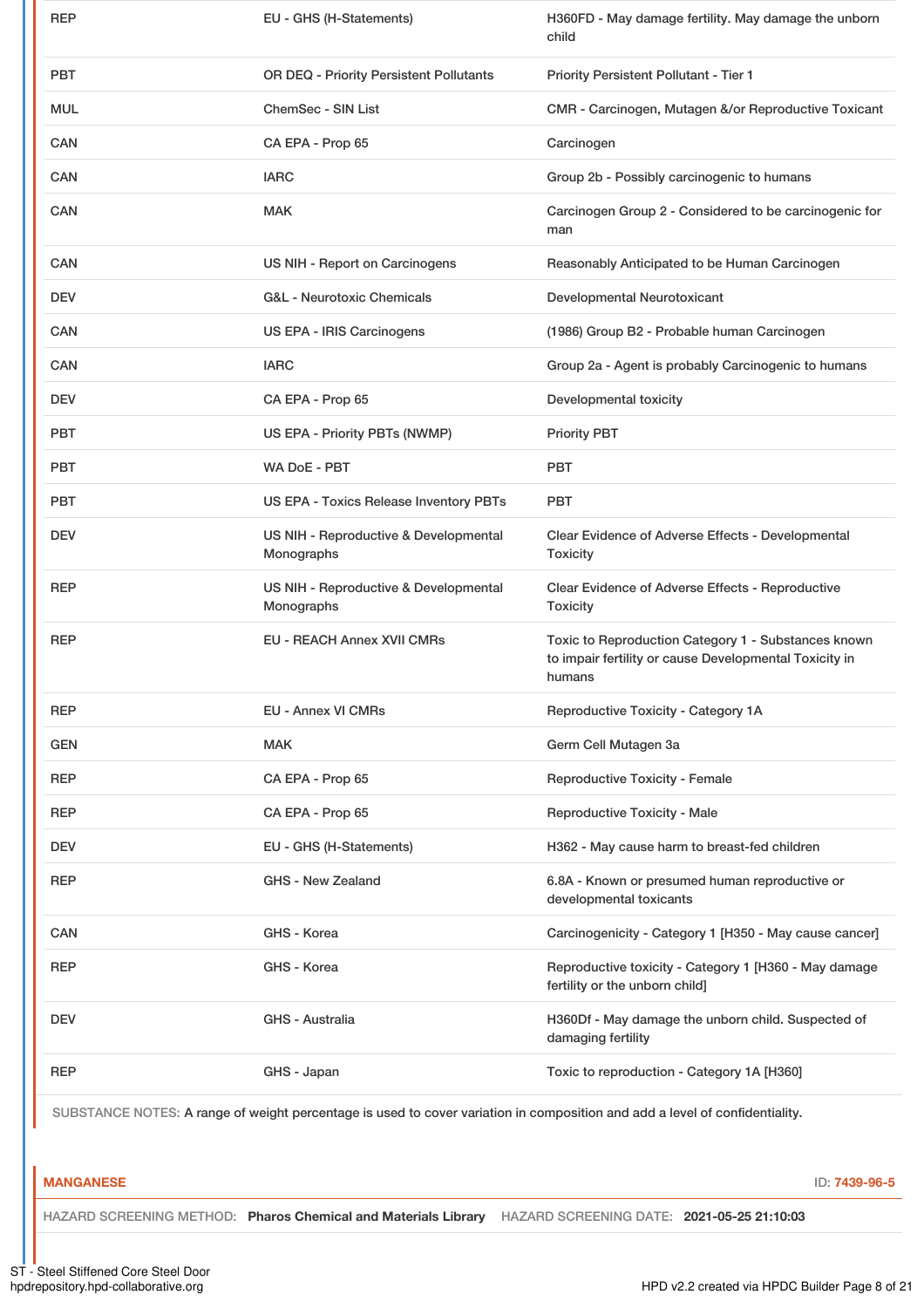| %: $0.0000 - 14.0000$ | $GS: LT-P1$                                    | <b>RC: UNK</b> | NANO: No                             | <b>SUBSTANCE ROLE: Alloy element</b>       |
|-----------------------|------------------------------------------------|----------------|--------------------------------------|--------------------------------------------|
| <b>HAZARD TYPE</b>    | <b>AGENCY AND LIST TITLES</b>                  |                | <b>WARNINGS</b>                      |                                            |
| <b>END</b>            | <b>TEDX - Potential Endocrine Disruptors</b>   |                | <b>Potential Endocrine Disruptor</b> |                                            |
| <b>MUL</b>            | German FEA - Substances Hazardous to<br>Waters |                | Class 2 - Hazard to Waters           |                                            |
| <b>REP</b>            | GHS - Japan                                    |                |                                      | Toxic to reproduction - Category 1B [H360] |

SUBSTANCE NOTES: A range of weight percentage is used to cover variation in composition and add a level of confidentiality.

**NICKEL** ID: **7440-02-0**

|                        |                                                | HAZARD SCREENING METHOD: Pharos Chemical and Materials Library HAZARD SCREENING DATE: 2021-05-25 21:10:03 |
|------------------------|------------------------------------------------|-----------------------------------------------------------------------------------------------------------|
| $\%: 0.0000 - 32.0000$ | $GS: LT-1$                                     | <b>RC: UNK</b><br>NANO: No<br><b>SUBSTANCE ROLE: Alloy element</b>                                        |
| <b>HAZARD TYPE</b>     | <b>AGENCY AND LIST TITLES</b>                  | <b>WARNINGS</b>                                                                                           |
| CAN                    | EU - GHS (H-Statements)                        | H351 - Suspected of causing cancer                                                                        |
| <b>CAN</b>             | <b>US CDC - Occupational Carcinogens</b>       | Occupational Carcinogen                                                                                   |
| <b>CAN</b>             | <b>MAK</b>                                     | Carcinogen Group 1 - Substances that cause cancer in<br>man                                               |
| <b>CAN</b>             | <b>IARC</b>                                    | Group 1 - Agent is Carcinogenic to humans                                                                 |
| CAN                    | CA EPA - Prop 65                               | Carcinogen                                                                                                |
| CAN                    | US NIH - Report on Carcinogens                 | Known to be a human Carcinogen                                                                            |
| <b>CAN</b>             | <b>IARC</b>                                    | Group 2b - Possibly carcinogenic to humans                                                                |
| <b>RES</b>             | <b>AOEC - Asthmagens</b>                       | Asthmagen (Rs) - sensitizer-induced                                                                       |
| CAN                    | US NIH - Report on Carcinogens                 | Reasonably Anticipated to be Human Carcinogen                                                             |
| <b>MAM</b>             | EU - GHS (H-Statements)                        | H372 - Causes damage to organs through prolonged or<br>repeated exposure                                  |
| <b>RES</b>             | <b>MAK</b>                                     | Sensitizing Substance Sah - Danger of airway & skin<br>sensitization                                      |
| <b>MUL</b>             | German FEA - Substances Hazardous to<br>Waters | Class 2 - Hazard to Waters                                                                                |
| <b>SKI</b>             | EU - GHS (H-Statements)                        | H317 - May cause an allergic skin reaction                                                                |

SUBSTANCE NOTES: A range of weight percentage is used to cover variation in composition and add a level of confidentiality.

| <b>SILICON, ELEMENTAL</b> |                                                                |                |                 | ID: 7440-21-3                                  |
|---------------------------|----------------------------------------------------------------|----------------|-----------------|------------------------------------------------|
|                           | HAZARD SCREENING METHOD: Pharos Chemical and Materials Library |                |                 | HAZARD SCREENING DATE: 2021-05-25 21:10:04     |
| %: $0.0000 - 3.5000$      | <b>GS: LT-UNK</b>                                              | <b>RC: UNK</b> | NANO: No        | <b>SUBSTANCE ROLE: Alloy element</b>           |
| <b>HAZARD TYPE</b>        | <b>AGENCY AND LIST TITLES</b>                                  |                | <b>WARNINGS</b> |                                                |
| None found                |                                                                |                |                 | No warnings found on HPD Priority Hazard Lists |

SUBSTANCE NOTES: A range of weight percentage is used to cover variation in composition and add a level of confidentiality.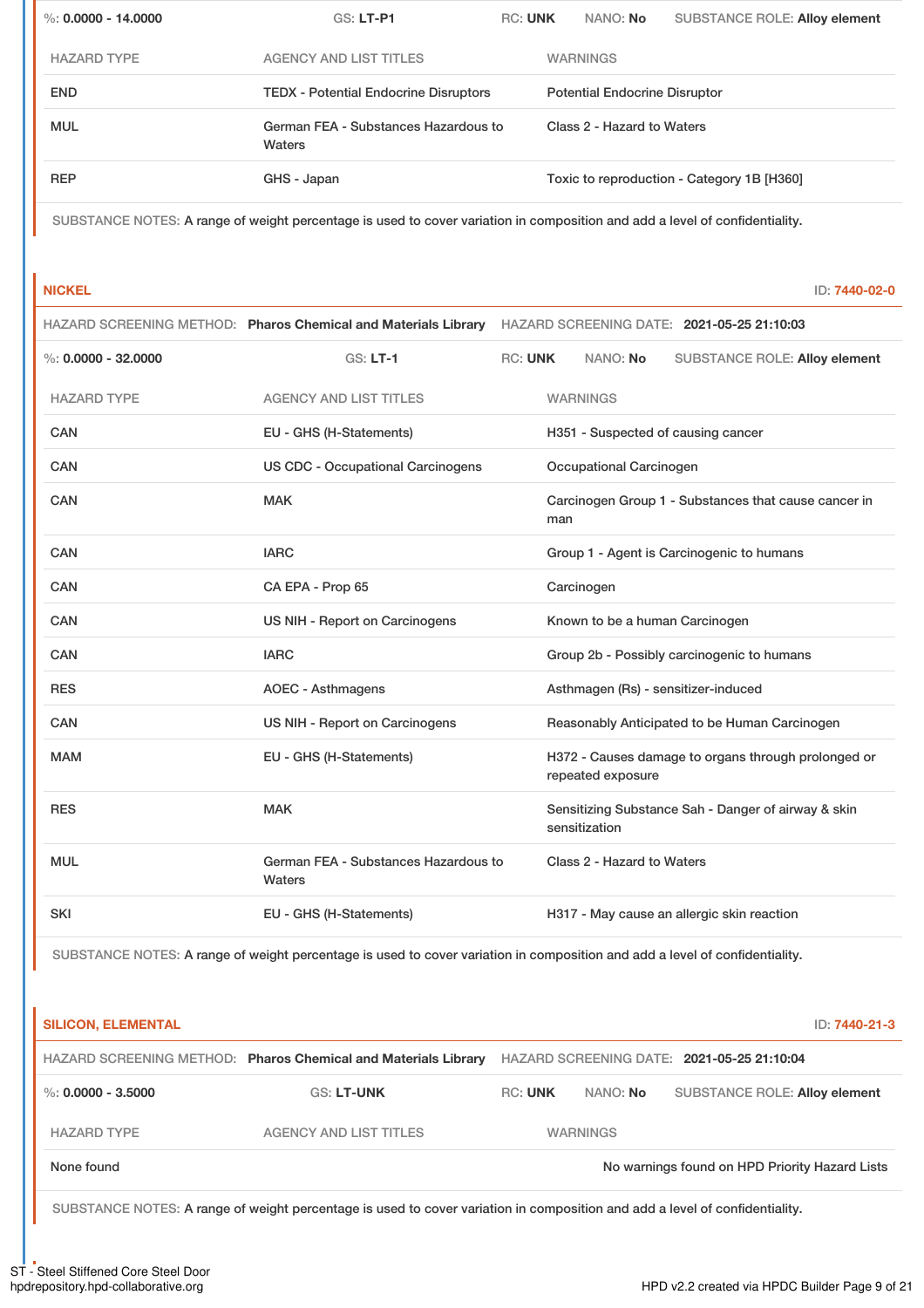| TIN                                                                               |                                                                                                                                           |                 |                                       |                                            | ID: 7440-31-5                                                                                                              |
|-----------------------------------------------------------------------------------|-------------------------------------------------------------------------------------------------------------------------------------------|-----------------|---------------------------------------|--------------------------------------------|----------------------------------------------------------------------------------------------------------------------------|
|                                                                                   | HAZARD SCREENING METHOD: Pharos Chemical and Materials Library                                                                            |                 |                                       | HAZARD SCREENING DATE: 2021-05-25 21:10:04 |                                                                                                                            |
| %: $0.0000 - 5.0000$                                                              | <b>GS: LT-UNK</b>                                                                                                                         | <b>RC: UNK</b>  | NANO: No                              |                                            | <b>SUBSTANCE ROLE: Alloy element</b>                                                                                       |
| <b>HAZARD TYPE</b>                                                                | <b>AGENCY AND LIST TITLES</b>                                                                                                             |                 | <b>WARNINGS</b>                       |                                            |                                                                                                                            |
| None found                                                                        |                                                                                                                                           |                 |                                       |                                            | No warnings found on HPD Priority Hazard Lists                                                                             |
|                                                                                   | SUBSTANCE NOTES: A range of weight percentage is used to cover variation in composition and add a level of confidentiality.               |                 |                                       |                                            |                                                                                                                            |
|                                                                                   |                                                                                                                                           |                 |                                       |                                            |                                                                                                                            |
| <b>PRIMER</b>                                                                     | $\%$ : 0.0000 - 2.0000                                                                                                                    |                 |                                       |                                            |                                                                                                                            |
| PRODUCT THRESHOLD: 1000 ppm                                                       | RESIDUALS AND IMPURITIES CONSIDERED: Yes                                                                                                  |                 |                                       |                                            | <b>MATERIAL TYPE: Polymeric Material</b>                                                                                   |
|                                                                                   | RESIDUALS AND IMPURITIES NOTES: The material does not contain residuals or impurities at or above the declaration threshold.              |                 |                                       |                                            |                                                                                                                            |
|                                                                                   | OTHER MATERIAL NOTES: The steel door is available as is or painted and with various insulating materials; hence, the range of weight      |                 |                                       |                                            |                                                                                                                            |
| percentage.                                                                       |                                                                                                                                           |                 |                                       |                                            |                                                                                                                            |
| <b>UNDISCLOSED</b>                                                                |                                                                                                                                           |                 |                                       |                                            | ID: Undisclosed                                                                                                            |
|                                                                                   | HAZARD SCREENING METHOD: Pharos Chemical and Materials Library HAZARD SCREENING DATE: 2021-05-25 21:09:44                                 |                 |                                       |                                            |                                                                                                                            |
| %: $30,0000 - 48,0000$                                                            | <b>GS: NoGS</b>                                                                                                                           | <b>RC: None</b> | NANO: No                              |                                            | <b>SUBSTANCE ROLE: Binder</b>                                                                                              |
|                                                                                   |                                                                                                                                           |                 |                                       |                                            |                                                                                                                            |
|                                                                                   | <b>AGENCY AND LIST TITLES</b>                                                                                                             |                 | <b>WARNINGS</b>                       |                                            |                                                                                                                            |
| <b>HAZARD TYPE</b><br>None found<br>of confidentiality.                           | SUBSTANCE NOTES: This substance is undisclosed as it is proprietary. A range of weight percentage is used to maintain an additional level |                 |                                       |                                            | No warnings found on HPD Priority Hazard Lists                                                                             |
| <b>UNDISCLOSED</b>                                                                |                                                                                                                                           |                 |                                       |                                            | ID: Undisclosed                                                                                                            |
|                                                                                   | HAZARD SCREENING METHOD: Pharos Chemical and Materials Library                                                                            |                 |                                       | HAZARD SCREENING DATE: 2021-05-25 21:09:45 |                                                                                                                            |
|                                                                                   | <b>GS: BM-4</b>                                                                                                                           | <b>RC: None</b> | NANO: No                              |                                            | <b>SUBSTANCE ROLE: Solvent</b>                                                                                             |
|                                                                                   | <b>AGENCY AND LIST TITLES</b>                                                                                                             |                 | <b>WARNINGS</b>                       |                                            |                                                                                                                            |
|                                                                                   |                                                                                                                                           |                 |                                       |                                            |                                                                                                                            |
| %: $20.0000 - 33.0000$<br><b>HAZARD TYPE</b><br>None found<br>of confidentiality. | SUBSTANCE NOTES: This substance is undisclosed as it is proprietary. A range of weight percentage is used to maintain an additional level |                 |                                       |                                            |                                                                                                                            |
| <b>TALC</b>                                                                       |                                                                                                                                           |                 |                                       |                                            |                                                                                                                            |
|                                                                                   | HAZARD SCREENING METHOD: Pharos Chemical and Materials Library HAZARD SCREENING DATE: 2021-05-25 21:09:47                                 |                 |                                       |                                            |                                                                                                                            |
|                                                                                   | <b>GS: BM-1</b>                                                                                                                           | <b>RC: UNK</b>  | NANO: No                              |                                            | <b>SUBSTANCE ROLE: Filler</b>                                                                                              |
|                                                                                   | <b>AGENCY AND LIST TITLES</b>                                                                                                             |                 | <b>WARNINGS</b>                       |                                            |                                                                                                                            |
| %: $8.0000 - 26.0000$<br><b>HAZARD TYPE</b><br>CAN                                | <b>MAK</b>                                                                                                                                |                 | but not sufficient for classification |                                            | No warnings found on HPD Priority Hazard Lists<br>ID: 14807-96-6<br>Carcinogen Group 3B - Evidence of carcinogenic effects |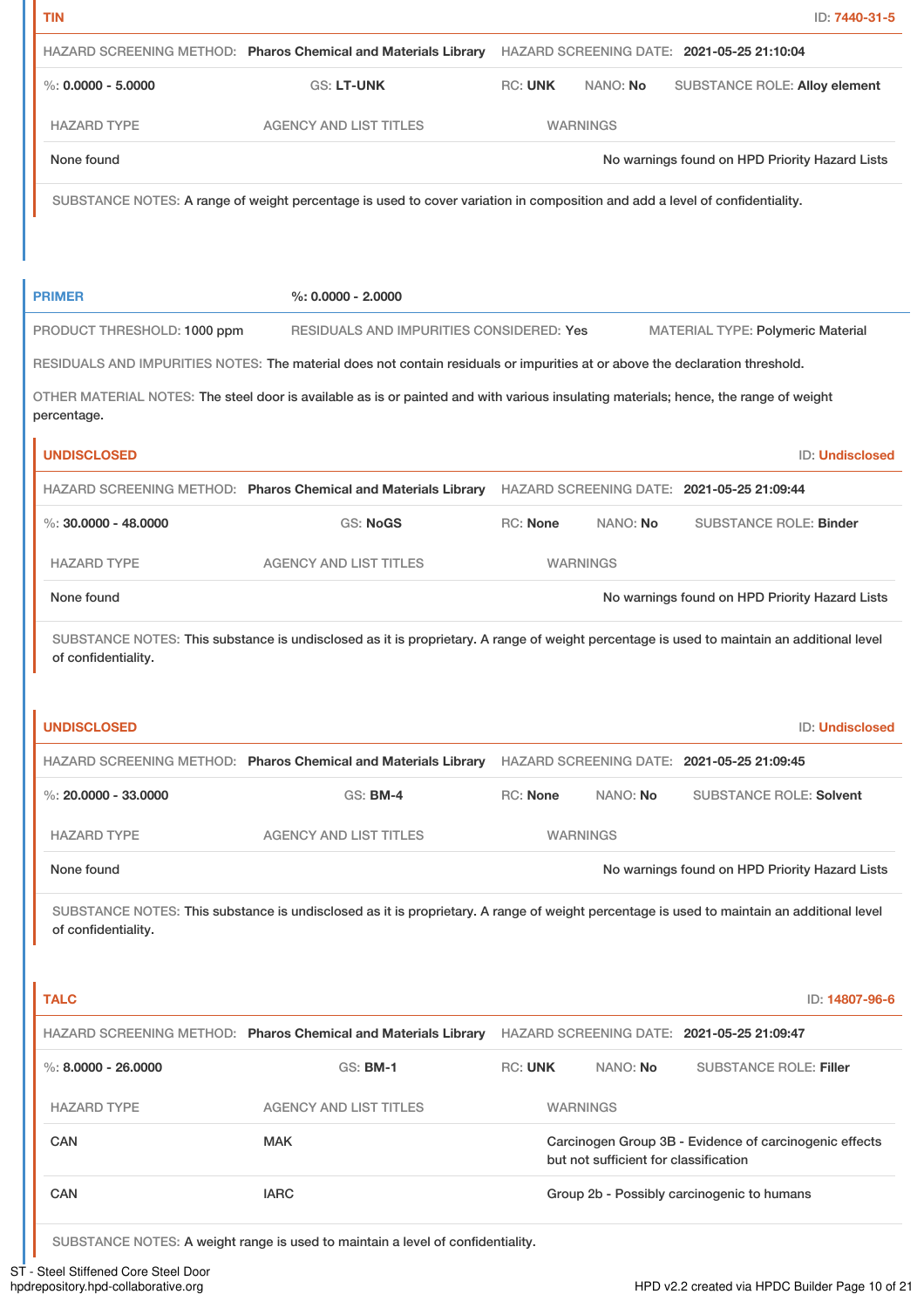| <b>ETHYLENE GLYCOL MONO-N-BUTYL ETHER</b> |  | ID: 111-76-2 |
|-------------------------------------------|--|--------------|
|                                           |  |              |

|                       | HAZARD SCREENING METHOD: Pharos Chemical and Materials Library | HAZARD SCREENING DATE: 2021-05-25 21:09:49 |                                      |                                |
|-----------------------|----------------------------------------------------------------|--------------------------------------------|--------------------------------------|--------------------------------|
| %: $2.0000 - 18.0000$ | $GS:$ BM-2                                                     | <b>RC:</b> None                            | NANO: No                             | <b>SUBSTANCE ROLE: Solvent</b> |
| <b>HAZARD TYPE</b>    | <b>AGENCY AND LIST TITLES</b>                                  |                                            | <b>WARNINGS</b>                      |                                |
| <b>END</b>            | <b>TEDX - Potential Endocrine Disruptors</b>                   |                                            | <b>Potential Endocrine Disruptor</b> |                                |
| <b>SKI</b>            | EU - GHS (H-Statements)                                        |                                            | H315 - Causes skin irritation        |                                |
| EYE.                  | EU - GHS (H-Statements)                                        |                                            | H319 - Causes serious eye irritation |                                |

SUBSTANCE NOTES: A weight range is used to maintain a level of confidentiality.

# **TITANIUM DIOXIDE** ID: **13463-67-7**

|                       | HAZARD SCREENING METHOD: Pharos Chemical and Materials Library | HAZARD SCREENING DATE: 2021-05-25 21:09:50 |                 |                                      |                                                                                                         |
|-----------------------|----------------------------------------------------------------|--------------------------------------------|-----------------|--------------------------------------|---------------------------------------------------------------------------------------------------------|
| %: $1.0000 - 10.0000$ | $GS: LT-1$                                                     | <b>RC:</b> None                            |                 | NANO: No                             | <b>SUBSTANCE ROLE: Pigment</b>                                                                          |
| <b>HAZARD TYPE</b>    | <b>AGENCY AND LIST TITLES</b>                                  |                                            | <b>WARNINGS</b> |                                      |                                                                                                         |
| CAN                   | EU - GHS (H-Statements)                                        |                                            |                 | H351 - Suspected of causing cancer   |                                                                                                         |
| CAN                   | US CDC - Occupational Carcinogens                              |                                            |                 | Occupational Carcinogen              |                                                                                                         |
| CAN                   | CA EPA - Prop 65                                               |                                            |                 |                                      | Carcinogen - specific to chemical form or exposure route                                                |
| CAN                   | <b>IARC</b>                                                    |                                            |                 | from occupational sources            | Group 2B - Possibly carcinogenic to humans - inhaled                                                    |
| CAN                   | <b>MAK</b>                                                     |                                            |                 |                                      | Carcinogen Group 3A - Evidence of carcinogenic effects<br>but not sufficient to establish MAK/BAT value |
| <b>END</b>            | <b>TEDX - Potential Endocrine Disruptors</b>                   |                                            |                 | <b>Potential Endocrine Disruptor</b> |                                                                                                         |
| CAN                   | <b>MAK</b>                                                     |                                            |                 | low risk under MAK/BAT levels        | Carcinogen Group 4 - Non-genotoxic carcinogen with                                                      |

SUBSTANCE NOTES: A weight range is used to maintain a level of confidentiality.

| <b>POWDER COATING</b>       | $%: 0.0000 - 1.5000$                                                                                                                 |                |                 |                                                |                        |
|-----------------------------|--------------------------------------------------------------------------------------------------------------------------------------|----------------|-----------------|------------------------------------------------|------------------------|
| PRODUCT THRESHOLD: 1000 ppm | RESIDUALS AND IMPURITIES CONSIDERED: Yes                                                                                             |                |                 | <b>MATERIAL TYPE: Polymeric Material</b>       |                        |
|                             | RESIDUALS AND IMPURITIES NOTES: The material does not contain residuals or impurities at or above the declaration threshold.         |                |                 |                                                |                        |
| percentage.                 | OTHER MATERIAL NOTES: The steel door is available as is or painted and with various insulating materials; hence, the range of weight |                |                 |                                                |                        |
| <b>UNDISCLOSED</b>          |                                                                                                                                      |                |                 |                                                | <b>ID: Undisclosed</b> |
|                             | HAZARD SCREENING METHOD: Pharos Chemical and Materials Library                                                                       |                |                 | HAZARD SCREENING DATE: 2021-05-25 21:09:43     |                        |
| %: $45,0000 - 65,0000$      | <b>GS: NoGS</b>                                                                                                                      | <b>RC: UNK</b> | NANO: <b>No</b> | SUBSTANCE ROLE: Polymer species                |                        |
| <b>HAZARD TYPE</b>          | <b>AGENCY AND LIST TITLES</b>                                                                                                        |                | <b>WARNINGS</b> |                                                |                        |
| None found                  |                                                                                                                                      |                |                 | No warnings found on HPD Priority Hazard Lists |                        |

SUBSTANCE NOTES: This substance is undisclosed as it is proprietary. Weight percentage interval is used to cover all powder paint colors.

# ST - Steel Stiffened Core Steel Door<br>hpdrepository.hpd-collaborative.org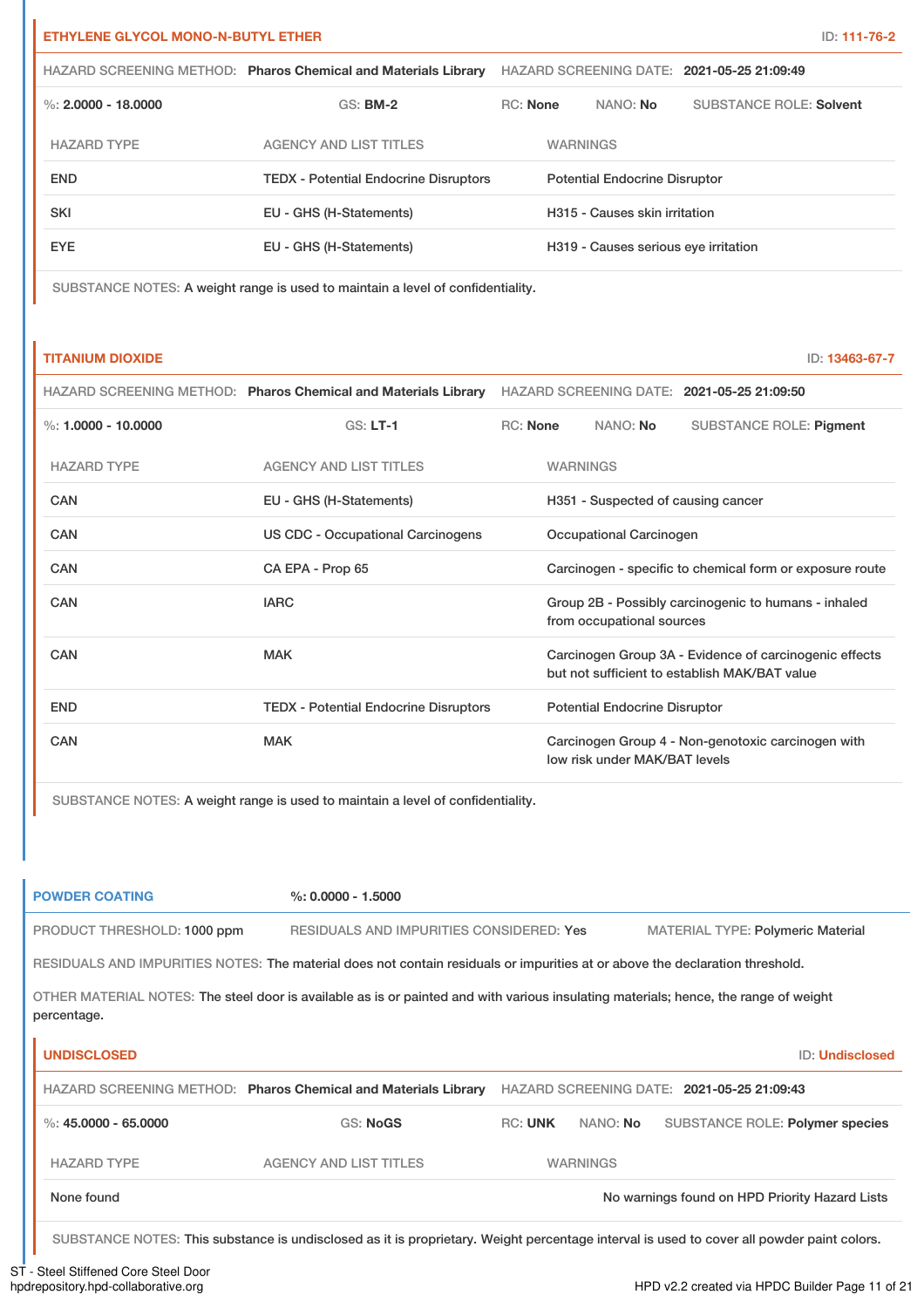| <b>UNDISCLOSED</b>          |                                                                                       | ID: Undisclosed                                                                                                                           |
|-----------------------------|---------------------------------------------------------------------------------------|-------------------------------------------------------------------------------------------------------------------------------------------|
|                             |                                                                                       | HAZARD SCREENING METHOD: Pharos Chemical and Materials Library HAZARD SCREENING DATE: 2021-05-25 21:09:58                                 |
| %: $0.0000 - 7.0000$        | <b>GS: NoGS</b>                                                                       | <b>RC: UNK</b><br>NANO: No<br>SUBSTANCE ROLE: Polymer species                                                                             |
| <b>HAZARD TYPE</b>          | <b>AGENCY AND LIST TITLES</b>                                                         | <b>WARNINGS</b>                                                                                                                           |
| None found                  |                                                                                       | No warnings found on HPD Priority Hazard Lists                                                                                            |
|                             |                                                                                       | SUBSTANCE NOTES: This substance is undisclosed as it is proprietary. Weight percentage interval is used to cover all powder paint colors. |
|                             |                                                                                       |                                                                                                                                           |
| <b>PHTHALOCYANINE GREEN</b> |                                                                                       | ID: 1328-53-6                                                                                                                             |
|                             |                                                                                       | HAZARD SCREENING METHOD: Pharos Chemical and Materials Library HAZARD SCREENING DATE: 2021-05-25 21:09:56                                 |
| $\%$ : 0.0000 - 8.0000      | <b>GS: LT-UNK</b>                                                                     | <b>RC: None</b><br>NANO: No<br><b>SUBSTANCE ROLE: Pigment</b>                                                                             |
| <b>HAZARD TYPE</b>          | <b>AGENCY AND LIST TITLES</b>                                                         | <b>WARNINGS</b>                                                                                                                           |
| None found                  |                                                                                       | No warnings found on HPD Priority Hazard Lists                                                                                            |
|                             | SUBSTANCE NOTES: Weight percentage interval is used to cover all powder paint colors. |                                                                                                                                           |
|                             |                                                                                       |                                                                                                                                           |
| <b>CI 77346</b>             |                                                                                       | ID: 1345-16-0                                                                                                                             |
|                             |                                                                                       | HAZARD SCREENING METHOD: Pharos Chemical and Materials Library HAZARD SCREENING DATE: 2021-05-25 21:09:52                                 |
| $\%$ : 0.0000 - 10.0000     | $GS: LT-1$                                                                            | RC: None<br>SUBSTANCE ROLE: Pigment<br>NANO: No                                                                                           |
| <b>HAZARD TYPE</b>          | <b>AGENCY AND LIST TITLES</b>                                                         | <b>WARNINGS</b>                                                                                                                           |
| <b>RES</b>                  | <b>AOEC - Asthmagens</b>                                                              | Asthmagen (G) - generally accepted                                                                                                        |
| CAN                         | <b>MAK</b>                                                                            | Carcinogen Group 2 - Considered to be carcinogenic for<br>man                                                                             |
| <b>RES</b>                  | <b>MAK</b>                                                                            | Sensitizing Substance Sah - Danger of airway & skin<br>sensitization                                                                      |
| <b>GEN</b>                  | <b>MAK</b>                                                                            | Germ Cell Mutagen 3a                                                                                                                      |
|                             | SUBSTANCE NOTES: Weight percentage interval is used to cover all powder paint colors. |                                                                                                                                           |
|                             |                                                                                       |                                                                                                                                           |
| <b>TITANIUM DIOXIDE</b>     |                                                                                       | ID: 13463-67-7                                                                                                                            |
|                             | HAZARD SCREENING METHOD: Pharos Chemical and Materials Library                        | HAZARD SCREENING DATE: 2021-05-25 21:09:53                                                                                                |
| %: $0.0000 - 30.0000$       | <b>GS: LT-1</b>                                                                       | <b>RC: None</b><br>NANO: No<br><b>SUBSTANCE ROLE: Pigment</b>                                                                             |
|                             |                                                                                       |                                                                                                                                           |
|                             |                                                                                       |                                                                                                                                           |
|                             |                                                                                       |                                                                                                                                           |
|                             |                                                                                       |                                                                                                                                           |
|                             |                                                                                       |                                                                                                                                           |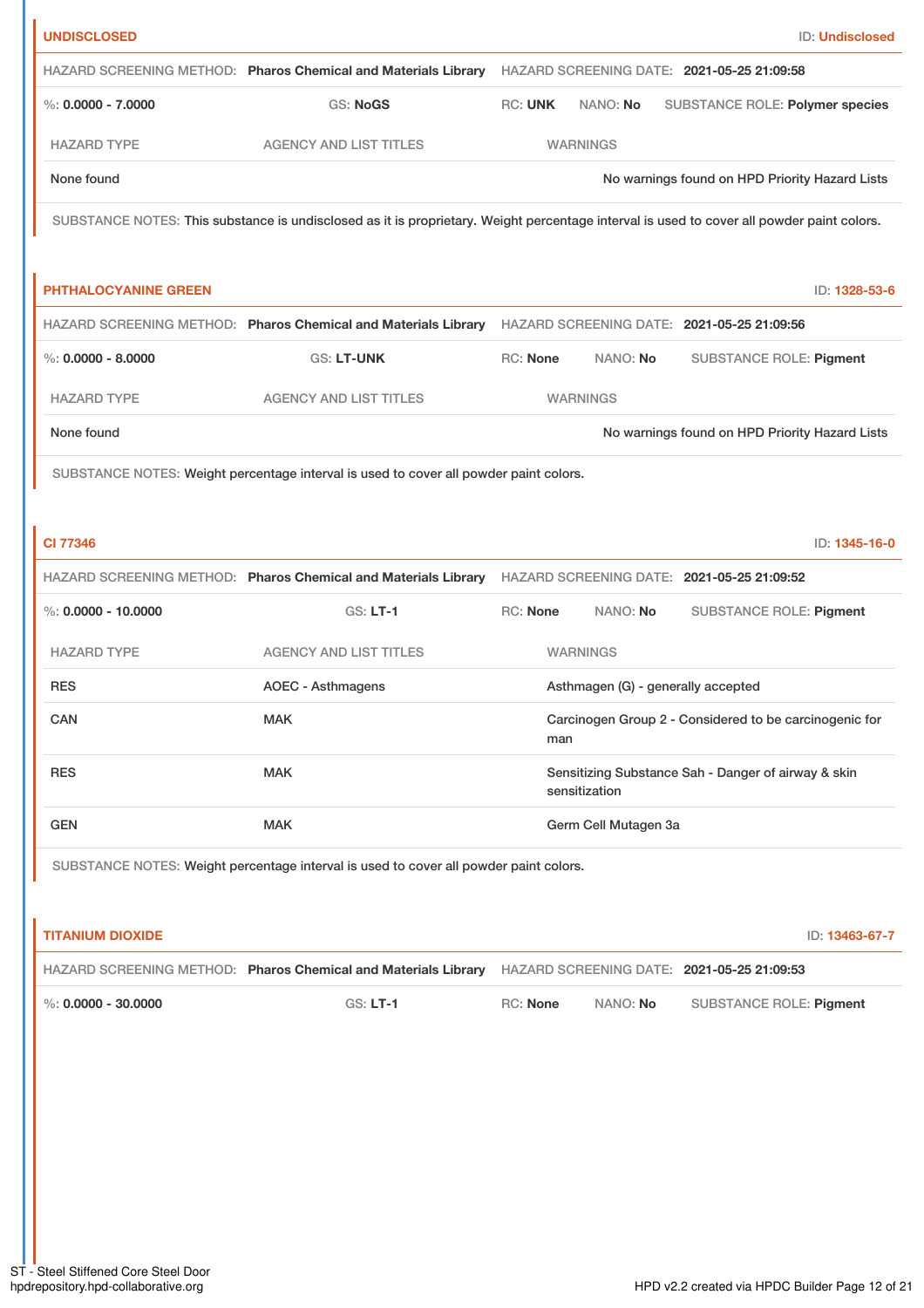| <b>HAZARD TYPE</b> | <b>AGENCY AND LIST TITLES</b>                | <b>WARNINGS</b>                                                                                         |
|--------------------|----------------------------------------------|---------------------------------------------------------------------------------------------------------|
| <b>CAN</b>         | EU - GHS (H-Statements)                      | H351 - Suspected of causing cancer                                                                      |
| <b>CAN</b>         | US CDC - Occupational Carcinogens            | Occupational Carcinogen                                                                                 |
| <b>CAN</b>         | CA EPA - Prop 65                             | Carcinogen - specific to chemical form or exposure route                                                |
| <b>CAN</b>         | <b>IARC</b>                                  | Group 2B - Possibly carcinogenic to humans - inhaled<br>from occupational sources                       |
| <b>CAN</b>         | <b>MAK</b>                                   | Carcinogen Group 3A - Evidence of carcinogenic effects<br>but not sufficient to establish MAK/BAT value |
| <b>END</b>         | <b>TEDX - Potential Endocrine Disruptors</b> | <b>Potential Endocrine Disruptor</b>                                                                    |
| <b>CAN</b>         | <b>MAK</b>                                   | Carcinogen Group 4 - Non-genotoxic carcinogen with<br>low risk under MAK/BAT levels                     |

SUBSTANCE NOTES: Weight percentage interval is used to cover all powder paint colors.

| <b>BISMUTH VANADIUM TETRAOXIDE</b> |                                                                                                           |                 |                                   | ID: 14059-33-7                                 |  |
|------------------------------------|-----------------------------------------------------------------------------------------------------------|-----------------|-----------------------------------|------------------------------------------------|--|
|                                    | HAZARD SCREENING METHOD: Pharos Chemical and Materials Library                                            |                 |                                   | HAZARD SCREENING DATE: 2021-05-25 21:09:53     |  |
| %: $0.0000 - 13.0000$              | <b>GS: BM-1</b>                                                                                           | <b>RC: None</b> | NANO: No                          | <b>SUBSTANCE ROLE: Pigment</b>                 |  |
| <b>HAZARD TYPE</b>                 | <b>AGENCY AND LIST TITLES</b>                                                                             |                 | <b>WARNINGS</b>                   |                                                |  |
| <b>MUL</b>                         | German FEA - Substances Hazardous to<br>Waters                                                            |                 | Class 3 - Severe Hazard to Waters |                                                |  |
|                                    | SUBSTANCE NOTES: Weight percentage interval is used to cover all powder paint colors.                     |                 |                                   |                                                |  |
|                                    |                                                                                                           |                 |                                   |                                                |  |
| <b>PIGMENT BLUE 15</b>             |                                                                                                           |                 |                                   | ID: 147-14-8                                   |  |
|                                    | HAZARD SCREENING METHOD: Pharos Chemical and Materials Library HAZARD SCREENING DATE: 2021-05-25 21:09:55 |                 |                                   |                                                |  |
| %: $0.0000 - 10.0000$              | <b>GS: BM-3</b>                                                                                           | RC: None        | NANO: No                          | <b>SUBSTANCE ROLE: Pigment</b>                 |  |
| <b>HAZARD TYPE</b>                 | <b>AGENCY AND LIST TITLES</b>                                                                             |                 | <b>WARNINGS</b>                   |                                                |  |
| None found                         |                                                                                                           |                 |                                   | No warnings found on HPD Priority Hazard Lists |  |
|                                    | SUBSTANCE NOTES: Weight percentage interval is used to cover all powder paint colors.                     |                 |                                   |                                                |  |
|                                    |                                                                                                           |                 |                                   |                                                |  |
| <b>FERRIC OXIDE, YELLOW</b>        |                                                                                                           |                 |                                   | ID: 51274-00-1                                 |  |
|                                    | HAZARD SCREENING METHOD: Pharos Chemical and Materials Library HAZARD SCREENING DATE: 2021-05-25 21:09:55 |                 |                                   |                                                |  |
| $\%$ : 0.0000 - 7.0000             | <b>GS: LT-UNK</b>                                                                                         | <b>RC: None</b> | NANO: No                          | <b>SUBSTANCE ROLE: Pigment</b>                 |  |
| <b>HAZARD TYPE</b>                 | <b>AGENCY AND LIST TITLES</b>                                                                             |                 | <b>WARNINGS</b>                   |                                                |  |
| None found                         |                                                                                                           |                 |                                   | No warnings found on HPD Priority Hazard Lists |  |
|                                    | SUBSTANCE NOTES: Weight percentage interval is used to cover all powder paint colors.                     |                 |                                   |                                                |  |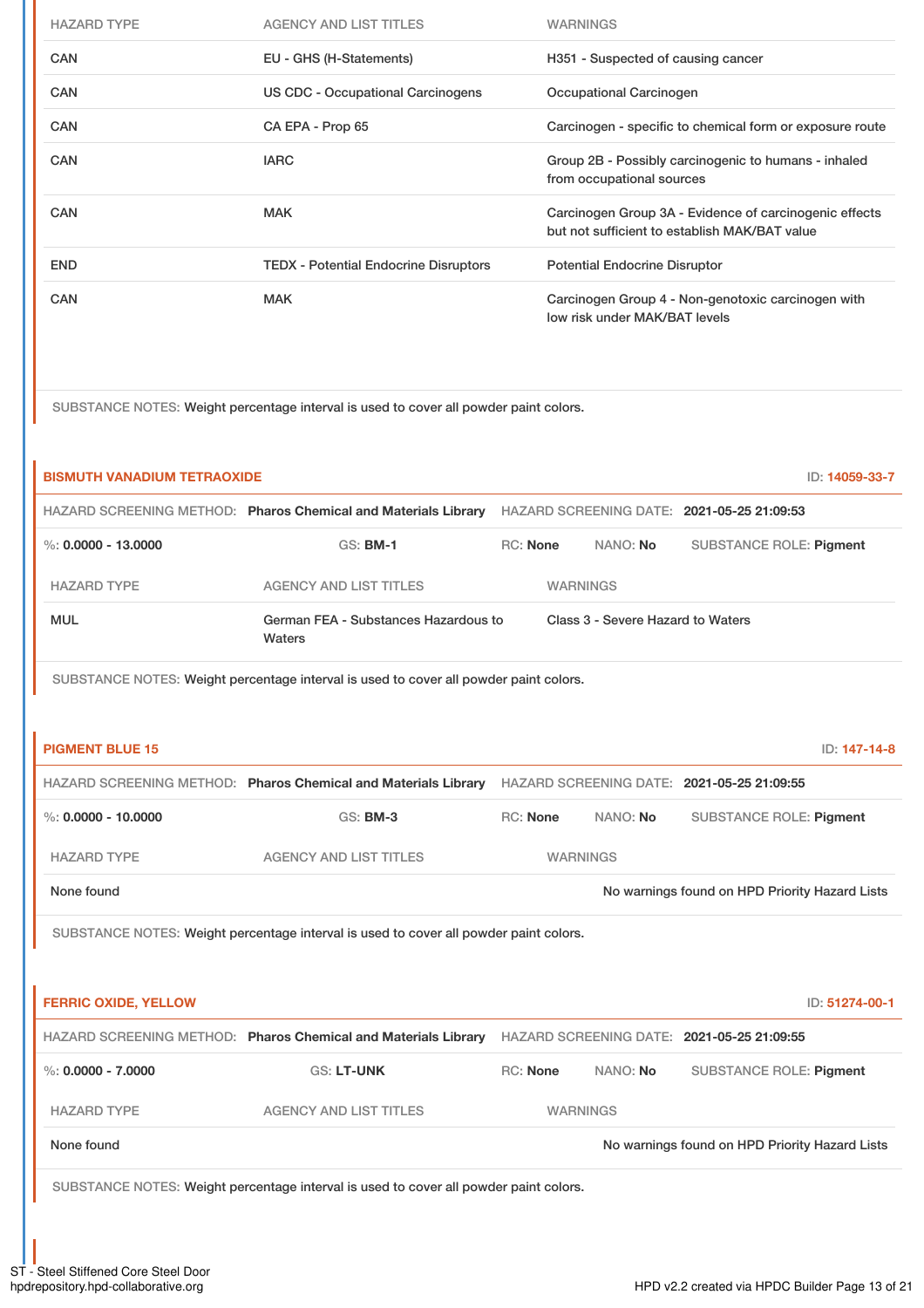| <b>ULTRAMARINE (PIGMENT)</b> |                                                                                                                                           |                 |                               | ID: 57455-37-5                                               |
|------------------------------|-------------------------------------------------------------------------------------------------------------------------------------------|-----------------|-------------------------------|--------------------------------------------------------------|
|                              | HAZARD SCREENING METHOD: Pharos Chemical and Materials Library                                                                            |                 |                               | HAZARD SCREENING DATE: 2021-05-25 21:09:56                   |
| $\%$ : 0.0000 - 10.0000      | <b>GS: LT-UNK</b>                                                                                                                         | <b>RC: None</b> | NANO: No                      | <b>SUBSTANCE ROLE: Pigment</b>                               |
| <b>HAZARD TYPE</b>           | <b>AGENCY AND LIST TITLES</b>                                                                                                             |                 | <b>WARNINGS</b>               |                                                              |
| None found                   |                                                                                                                                           |                 |                               | No warnings found on HPD Priority Hazard Lists               |
|                              | SUBSTANCE NOTES: Weight percentage interval is used to cover all powder paint colors.                                                     |                 |                               |                                                              |
| <b>CHROME RUTILE YELLOW</b>  |                                                                                                                                           |                 |                               |                                                              |
|                              | HAZARD SCREENING METHOD: Pharos Chemical and Materials Library                                                                            |                 |                               | ID: 68186-90-3<br>HAZARD SCREENING DATE: 2021-05-25 21:09:56 |
| $\%$ : 0.0000 - 10.0000      | <b>GS: BM-1</b>                                                                                                                           | <b>RC: None</b> | NANO: No                      | <b>SUBSTANCE ROLE: Pigment</b>                               |
|                              |                                                                                                                                           |                 |                               |                                                              |
| <b>HAZARD TYPE</b>           | <b>AGENCY AND LIST TITLES</b>                                                                                                             |                 | <b>WARNINGS</b>               |                                                              |
| None found                   |                                                                                                                                           |                 |                               | No warnings found on HPD Priority Hazard Lists               |
|                              | SUBSTANCE NOTES: Weight percentage interval is used to cover all powder paint colors.                                                     |                 |                               |                                                              |
|                              |                                                                                                                                           |                 |                               |                                                              |
| <b>BARIUM SULFATE</b>        |                                                                                                                                           |                 |                               | ID: 7727-43-7                                                |
|                              | HAZARD SCREENING METHOD: Pharos Chemical and Materials Library HAZARD SCREENING DATE: 2021-05-25 21:09:57                                 |                 |                               |                                                              |
| $\%$ : 0.0000 - 25.0000      | <b>GS: BM-2</b>                                                                                                                           | <b>RC: UNK</b>  | NANO: No                      | <b>SUBSTANCE ROLE: Filler</b>                                |
| <b>HAZARD TYPE</b>           | <b>AGENCY AND LIST TITLES</b>                                                                                                             |                 | <b>WARNINGS</b>               |                                                              |
| CAN                          | <b>MAK</b>                                                                                                                                |                 | low risk under MAK/BAT levels | Carcinogen Group 4 - Non-genotoxic carcinogen with           |
|                              | SUBSTANCE NOTES: Weight percentage interval is used to cover all powder paint colors.                                                     |                 |                               |                                                              |
| <b>UNDISCLOSED</b>           |                                                                                                                                           |                 |                               | ID: Undisclosed                                              |
|                              | HAZARD SCREENING METHOD: Pharos Chemical and Materials Library                                                                            |                 |                               | HAZARD SCREENING DATE: 2021-05-25 21:09:57                   |
| %: $0.0000 - 6.0000$         | GS: NoGS                                                                                                                                  | <b>RC: UNK</b>  | NANO: No                      | <b>SUBSTANCE ROLE: Polymer species</b>                       |
| <b>HAZARD TYPE</b>           | <b>AGENCY AND LIST TITLES</b>                                                                                                             |                 | <b>WARNINGS</b>               |                                                              |
| None found                   |                                                                                                                                           |                 |                               | No warnings found on HPD Priority Hazard Lists               |
|                              | SUBSTANCE NOTES: This substance is undisclosed as it is proprietary. Weight percentage interval is used to cover all powder paint colors. |                 |                               |                                                              |
|                              |                                                                                                                                           |                 |                               |                                                              |
|                              |                                                                                                                                           |                 |                               |                                                              |
| <b>FIBERGLASS INSULATION</b> | $\%: 0.0000 - 5.6000$                                                                                                                     |                 |                               |                                                              |
| PRODUCT THRESHOLD: 1000 ppm  | RESIDUALS AND IMPURITIES CONSIDERED: Yes                                                                                                  |                 |                               | <b>MATERIAL TYPE: Glass</b>                                  |
|                              | RESIDUALS AND IMPURITIES NOTES: The material contains no residuals or impurities at or above the declaration threshold.                   |                 |                               |                                                              |
| percentage.                  | OTHER MATERIAL NOTES: The steel door is available as is or painted and with various insulating materials; hence, the range of weight      |                 |                               |                                                              |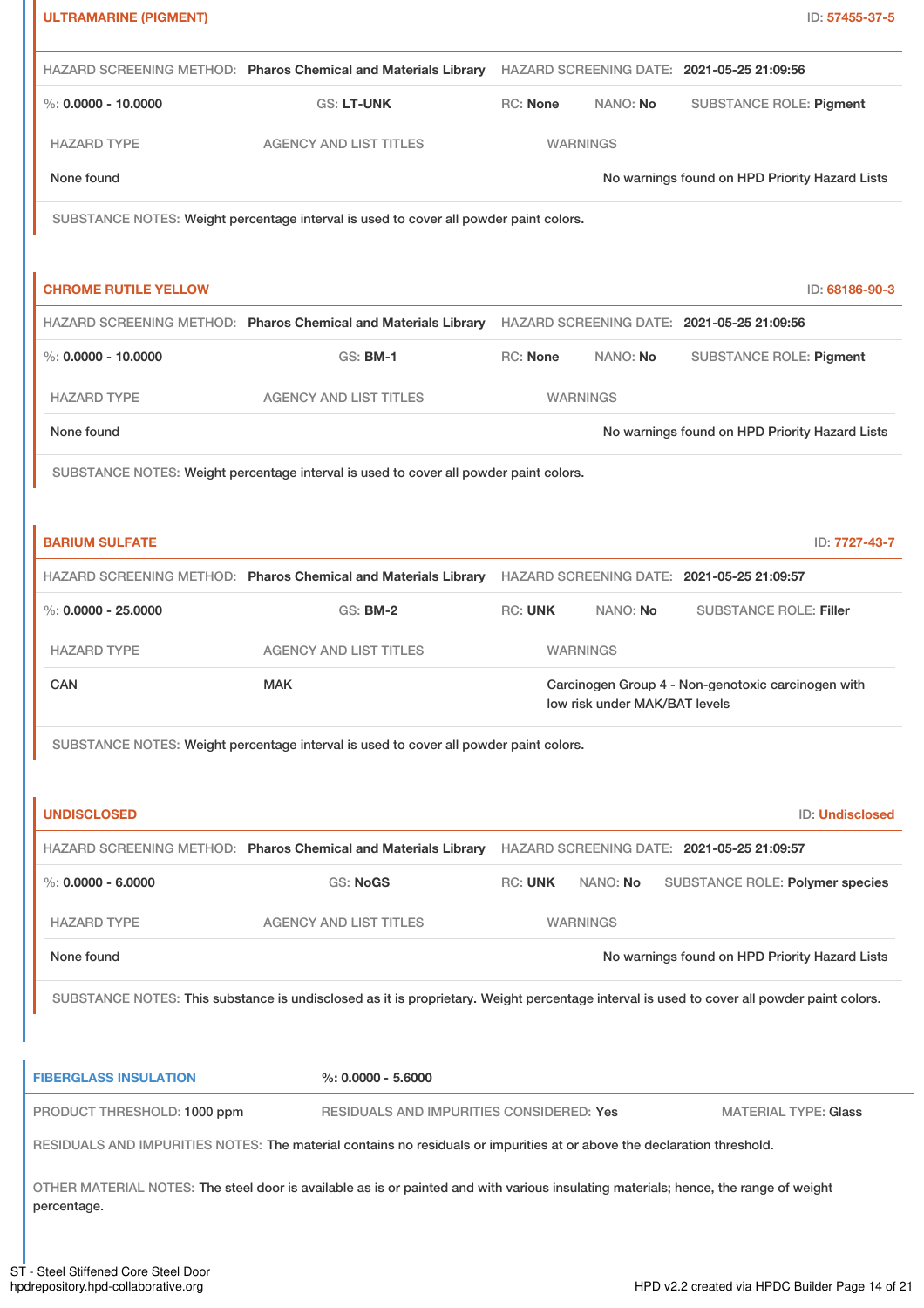| <b>FIBERGLASS</b>                                                             |                                                                                                                                          |                 |          |                                                      | ID: 65997-17-3 |
|-------------------------------------------------------------------------------|------------------------------------------------------------------------------------------------------------------------------------------|-----------------|----------|------------------------------------------------------|----------------|
|                                                                               | HAZARD SCREENING METHOD: Pharos Chemical and Materials Library HAZARD SCREENING DATE: 2021-05-25 21:09:42                                |                 |          |                                                      |                |
| $\%$ : 80.0000 - 90.0000                                                      | <b>GS: LT-UNK</b>                                                                                                                        |                 |          | RC: UNK NANO: No SUBSTANCE ROLE: Structure component |                |
| <b>HAZARD TYPE</b>                                                            | <b>AGENCY AND LIST TITLES</b>                                                                                                            | <b>WARNINGS</b> |          |                                                      |                |
| None found                                                                    |                                                                                                                                          |                 |          | No warnings found on HPD Priority Hazard Lists       |                |
|                                                                               | SUBSTANCE NOTES: Weight percentage interval is used to cover production variation and add a level of confidentiality.                    |                 |          |                                                      |                |
|                                                                               |                                                                                                                                          |                 |          |                                                      |                |
| UREA, POLYMER WITH FORMALDEHYDE, PHENOL AND 1,3,5-<br>TRIAZINE-2,4,6-TRIAMINE |                                                                                                                                          |                 |          |                                                      | ID: 25212-25-3 |
|                                                                               | HAZARD SCREENING METHOD: Pharos Chemical and Materials Library HAZARD SCREENING DATE: 2021-05-25 21:09:48                                |                 |          |                                                      |                |
| $\%$ : 5,0000 - 10,0000                                                       | <b>GS: LT-UNK</b>                                                                                                                        | <b>RC: UNK</b>  | NANO: No | <b>SUBSTANCE ROLE: Binder</b>                        |                |
| <b>HAZARD TYPE</b>                                                            | <b>AGENCY AND LIST TITLES</b>                                                                                                            | <b>WARNINGS</b> |          |                                                      |                |
| None found                                                                    |                                                                                                                                          |                 |          | No warnings found on HPD Priority Hazard Lists       |                |
|                                                                               | SUBSTANCE NOTES: Weight percentage interval is used to cover production variation and add a level of confidentiality. The resin has been |                 |          |                                                      |                |
| cured.                                                                        |                                                                                                                                          |                 |          |                                                      |                |
|                                                                               |                                                                                                                                          |                 |          |                                                      |                |
| UREA, POLYMER WITH FORMALDEHYDE AND PHENOL                                    |                                                                                                                                          |                 |          |                                                      | ID: 25104-55-6 |
|                                                                               | HAZARD SCREENING METHOD: Pharos Chemical and Materials Library HAZARD SCREENING DATE: 2021-05-25 21:09:48                                |                 |          |                                                      |                |
| $\%$ : 5,0000 - 10,0000                                                       | <b>GS: LT-UNK</b>                                                                                                                        | <b>RC: UNK</b>  | NANO: No | <b>SUBSTANCE ROLE: Binder</b>                        |                |
| <b>HAZARD TYPE</b>                                                            | <b>AGENCY AND LIST TITLES</b>                                                                                                            | <b>WARNINGS</b> |          |                                                      |                |
| None found                                                                    |                                                                                                                                          |                 |          | No warnings found on HPD Priority Hazard Lists       |                |
|                                                                               | SUBSTANCE NOTES: Weight percentage interval is used to cover production variation and add a level of confidentiality. The resin has been |                 |          |                                                      |                |
| cured.                                                                        |                                                                                                                                          |                 |          |                                                      |                |
|                                                                               |                                                                                                                                          |                 |          |                                                      |                |
| <b>PHENOL-FORMALDEHYDE RESIN</b>                                              |                                                                                                                                          |                 |          |                                                      |                |
|                                                                               | HAZARD SCREENING METHOD: Pharos Chemical and Materials Library                                                                           |                 |          | HAZARD SCREENING DATE: 2021-05-25 21:09:51           |                |
|                                                                               | GS: LT-P1                                                                                                                                | <b>RC: UNK</b>  | NANO: No | <b>SUBSTANCE ROLE: Binder</b>                        |                |
| <b>HAZARD TYPE</b>                                                            | <b>AGENCY AND LIST TITLES</b>                                                                                                            | <b>WARNINGS</b> |          |                                                      |                |
| $\%$ : 0.0000 - 5.0000<br><b>RES</b>                                          | <b>AOEC - Asthmagens</b>                                                                                                                 |                 |          | Asthmagen (Rs) - sensitizer-induced                  |                |
| cured.                                                                        | SUBSTANCE NOTES: Weight percentage interval is used to cover production variation and add a level of confidentiality. The resin has been |                 |          |                                                      |                |
|                                                                               |                                                                                                                                          |                 |          |                                                      | ID: 9003-35-4  |
|                                                                               |                                                                                                                                          |                 |          |                                                      |                |
|                                                                               | $%: 0.0000 - 5.5000$                                                                                                                     |                 |          |                                                      |                |
| <b>URETHANE</b><br>PRODUCT THRESHOLD: 1000 ppm                                | RESIDUALS AND IMPURITIES CONSIDERED: Yes                                                                                                 |                 |          | <b>MATERIAL TYPE: Polymeric Material</b>             |                |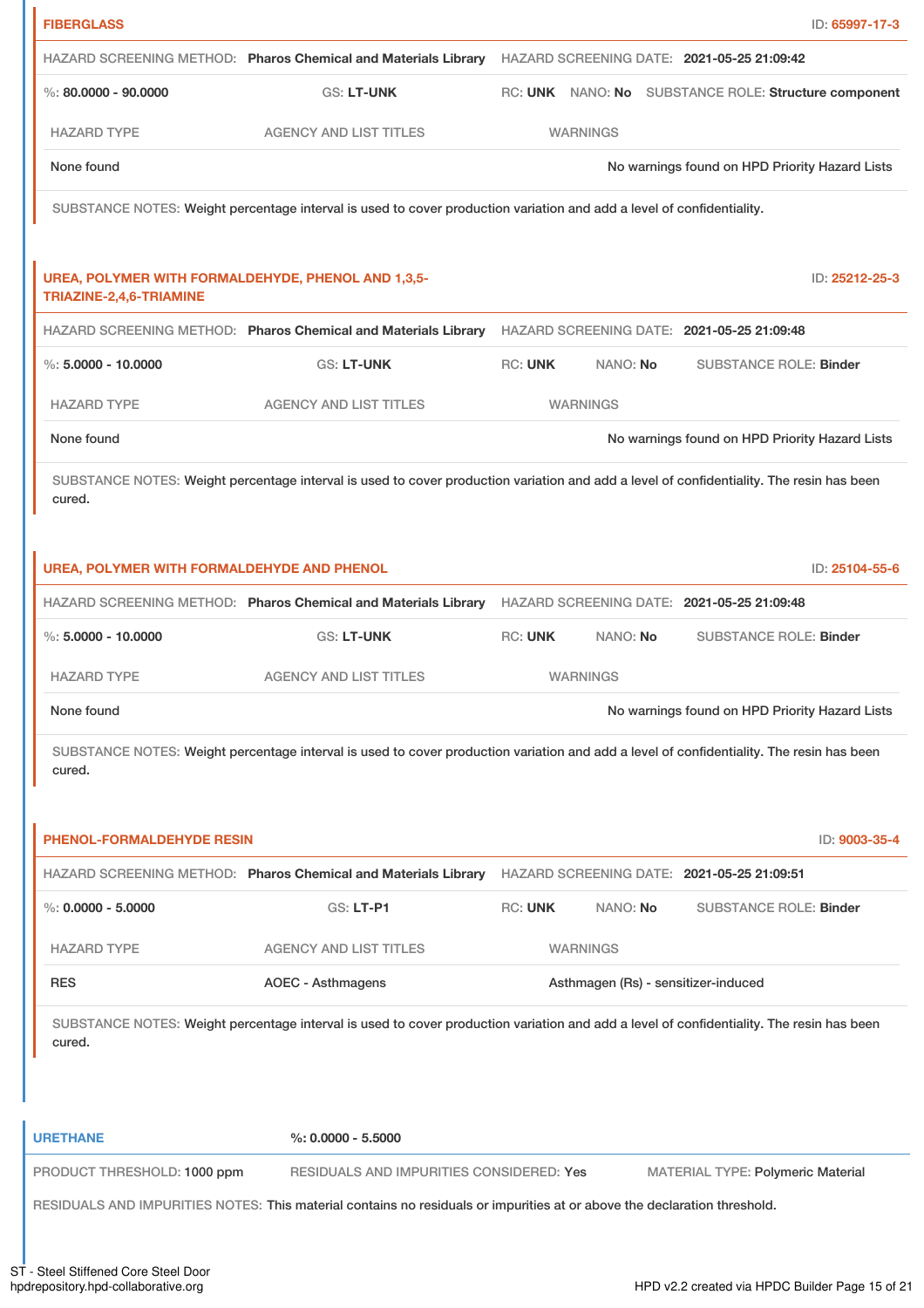OTHER MATERIAL NOTES: The steel door is available as is or painted and with various insulating materials; hence, the range of weight percentage.

# **4,4'-DIPHENYLMETHANE DIISOCYANATE** ID: **101-68-8**

|                          | HAZARD SCREENING METHOD: Pharos Chemical and Materials Library |                |                 |                                      | HAZARD SCREENING DATE: 2021-05-25 21:09:44           |
|--------------------------|----------------------------------------------------------------|----------------|-----------------|--------------------------------------|------------------------------------------------------|
| $\%$ : 40,0000 - 45,0000 | <b>GS: LT-UNK</b>                                              | <b>RC: UNK</b> |                 | NANO: No                             | <b>SUBSTANCE ROLE: Monomer</b>                       |
| <b>HAZARD TYPE</b>       | <b>AGENCY AND LIST TITLES</b>                                  |                | <b>WARNINGS</b> |                                      |                                                      |
| <b>CAN</b>               | EU - GHS (H-Statements)                                        |                |                 | H351 - Suspected of causing cancer   |                                                      |
| <b>MUL</b>               | US EPA - PPT Chemical Action Plans                             |                |                 |                                      | EPA Chemical of Concern - Action Plan published      |
| <b>RES</b>               | <b>AOEC - Asthmagens</b>                                       |                |                 | Asthmagen (G) - generally accepted   |                                                      |
| <b>CAN</b>               | <b>MAK</b>                                                     |                |                 | low risk under MAK/BAT levels        | Carcinogen Group 4 - Non-genotoxic carcinogen with   |
| <b>SKI</b>               | EU - GHS (H-Statements)                                        |                |                 | H315 - Causes skin irritation        |                                                      |
| <b>EYE</b>               | EU - GHS (H-Statements)                                        |                |                 | H319 - Causes serious eye irritation |                                                      |
| <b>RES</b>               | <b>MAK</b>                                                     |                |                 | sensitization                        | Sensitizing Substance Sah - Danger of airway & skin  |
| <b>RES</b>               | EU - GHS (H-Statements)                                        |                |                 | breathing difficulties if inhaled    | H334 - May cause allergy or asthma symptoms or       |
| <b>SKI</b>               | EU - GHS (H-Statements)                                        |                |                 |                                      | H317 - May cause an allergic skin reaction           |
| <b>RES</b>               | US EPA - PPT Chemical Action Plans                             |                |                 |                                      | Inhalation sensitizer causing asthma and lung damage |

SUBSTANCE NOTES: Weight percentage interval is used to cover production variation and add a level of confidentiality.

| 1,2-PROPYLENEGLYCOL, ETHOXYLATED AND PROPOXYLATED<br>ID: 53637-25-5 |                                                                |         |                 |                                            |
|---------------------------------------------------------------------|----------------------------------------------------------------|---------|-----------------|--------------------------------------------|
|                                                                     | HAZARD SCREENING METHOD: Pharos Chemical and Materials Library |         |                 | HAZARD SCREENING DATE: 2021-05-25 21:09:45 |
| %: 20,0000 - 25,0000                                                | <b>GS: LT-UNK</b>                                              | RC: UNK | NANO: No        | <b>SUBSTANCE ROLE: Intermediate</b>        |
| HAZARD TYPE                                                         | AGENCY AND LIST TITLES                                         |         | <b>WARNINGS</b> |                                            |
| None found<br>No warnings found on HPD Priority Hazard Lists        |                                                                |         |                 |                                            |
|                                                                     |                                                                |         |                 |                                            |

SUBSTANCE NOTES: Weight percentage interval is used to cover production variation and add a level of confidentiality.

| <b>CELLULOSE, MICROCRYSTALLINE</b> |                                                                                                                       |                |                 | ID: 9004-34-6                              |
|------------------------------------|-----------------------------------------------------------------------------------------------------------------------|----------------|-----------------|--------------------------------------------|
|                                    | HAZARD SCREENING METHOD: Pharos Chemical and Materials Library                                                        |                |                 | HAZARD SCREENING DATE: 2021-05-25 21:09:46 |
| %: 16,0000 - 19,0000               | <b>GS: LT-UNK</b>                                                                                                     | <b>RC: UNK</b> | NANO: No        | SUBSTANCE ROLE: Biological material        |
| <b>HAZARD TYPE</b>                 | <b>AGENCY AND LIST TITLES</b>                                                                                         |                | <b>WARNINGS</b> |                                            |
| <b>RES</b>                         | <b>AOEC - Asthmagens</b>                                                                                              |                |                 | Asthmagen (Rs) - sensitizer-induced        |
|                                    | SUBSTANCE NOTES: Weight percentage interval is used to cover production variation and add a level of confidentiality. |                |                 |                                            |
|                                    |                                                                                                                       |                |                 |                                            |
| TRIS(2-CHLOROISOPROPYL) PHOSPHATE  |                                                                                                                       |                |                 | ID: 13674-84-5                             |
|                                    |                                                                                                                       |                |                 |                                            |

HAZARD SCREENING METHOD: **Pharos Chemical and Materials Library** HAZARD SCREENING DATE: **2021-05-25 21:09:49**

ST - Steel Stiffened Core Steel Door<br>hpdrepository.hpd-collaborative.org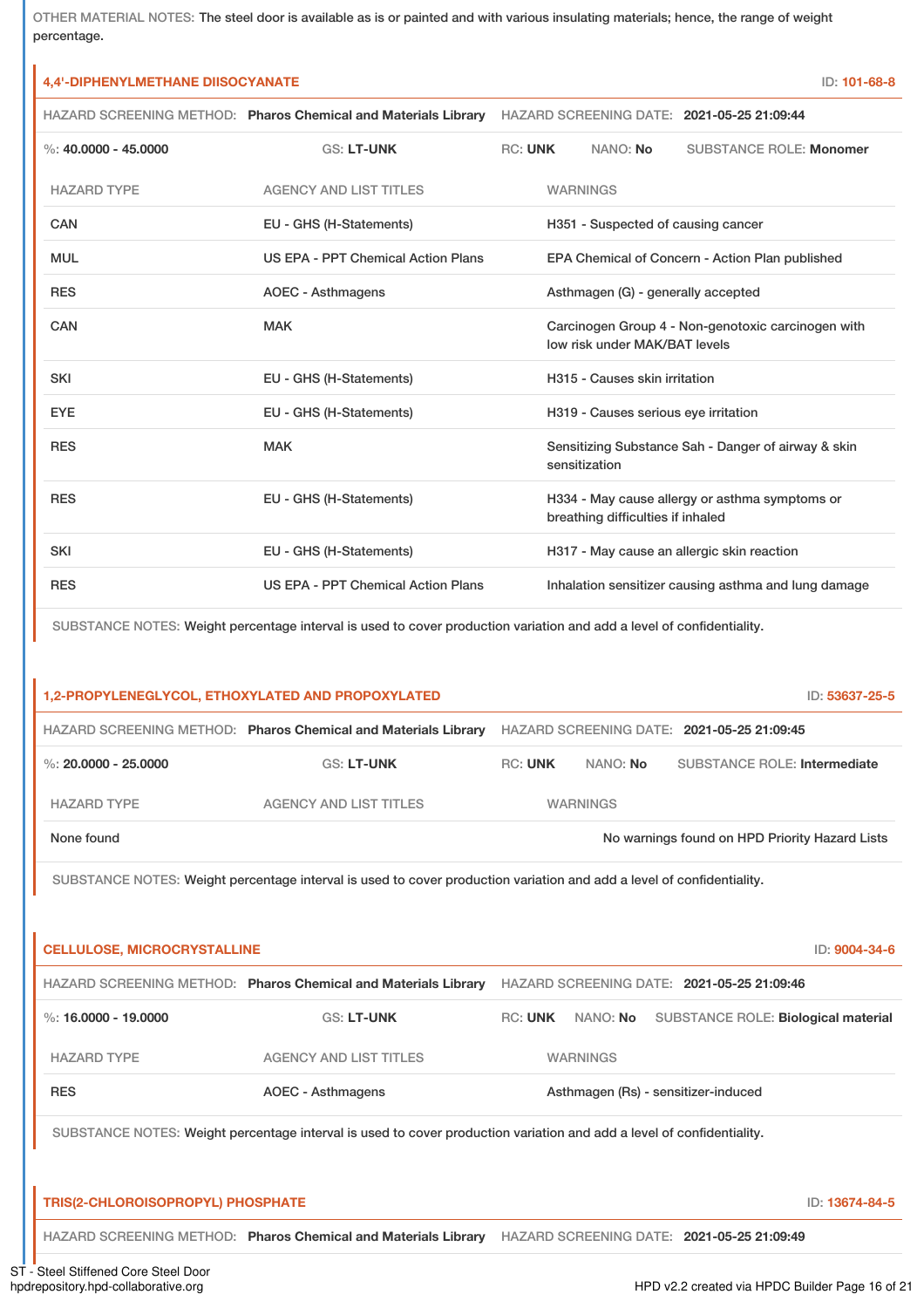| $\%$ : 2.0000 - 5.0000 | GS: BM-U                                                                                                              | <b>RC: UNK</b> | NANO: No                             | <b>SUBSTANCE ROLE: Flame retardant</b>                 |
|------------------------|-----------------------------------------------------------------------------------------------------------------------|----------------|--------------------------------------|--------------------------------------------------------|
| <b>HAZARD TYPE</b>     | <b>AGENCY AND LIST TITLES</b>                                                                                         |                | <b>WARNINGS</b>                      |                                                        |
| <b>END</b>             | <b>TEDX - Potential Endocrine Disruptors</b>                                                                          |                | <b>Potential Endocrine Disruptor</b> |                                                        |
| <b>MUL</b>             | US EPA - PPT Chemical Action Plans                                                                                    |                | assessment                           | TSCA Work Plan chemical - ongoing chemical (risk)      |
| <b>PBT</b>             | EHP - San Antonio Statement on BFRs &<br><b>CFRs</b>                                                                  |                | long range transport                 | Flame retardant substance class of concern for PB&T &  |
|                        | SUBSTANCE NOTES: Weight percentage interval is used to cover production variation and add a level of confidentiality. |                |                                      |                                                        |
| <b>FIBERGLASS</b>      |                                                                                                                       |                |                                      | ID: 65997-17-3                                         |
|                        | HAZARD SCREENING METHOD: Pharos Chemical and Materials Library                                                        |                |                                      | HAZARD SCREENING DATE: 2021-05-25 21:09:52             |
| $\%$ : 0.0000 - 2.0000 | <b>GS: LT-UNK</b>                                                                                                     |                |                                      | RC: UNK NANO: No SUBSTANCE ROLE: Abrasion resistance   |
| <b>HAZARD TYPE</b>     | <b>AGENCY AND LIST TITLES</b>                                                                                         |                | <b>WARNINGS</b>                      |                                                        |
| None found             |                                                                                                                       |                |                                      | No warnings found on HPD Priority Hazard Lists         |
|                        |                                                                                                                       |                |                                      |                                                        |
| <b>ISOPENTANE</b>      |                                                                                                                       |                |                                      | ID: 78-78-4                                            |
|                        | HAZARD SCREENING METHOD: Pharos Chemical and Materials Library HAZARD SCREENING DATE: 2021-05-25 21:09:54             |                |                                      |                                                        |
| $\%: 0.0000 - 5.0000$  | GS: LT-P1                                                                                                             | <b>RC: UNK</b> | NANO: No                             | SUBSTANCE ROLE: Blowing agent                          |
| <b>HAZARD TYPE</b>     | <b>AGENCY AND LIST TITLES</b>                                                                                         |                | <b>WARNINGS</b>                      |                                                        |
| AQU<br><b>MUL</b>      | EU - GHS (H-Statements)<br>German FEA - Substances Hazardous to<br>Waters                                             |                | Class 2 - Hazard to Waters           | H411 - Toxic to aquatic life with long lasting effects |
| <b>MAM</b>             | EU - GHS (H-Statements)                                                                                               |                |                                      | H304 - May be fatal if swallowed and enters airways    |
| <b>PHY</b>             | EU - GHS (H-Statements)                                                                                               |                |                                      | H224 - Extremely flammable liquid and vapour           |
|                        | SUBSTANCE NOTES: Weight percentage interval is used to cover production variation and add a level of confidentiality. |                |                                      |                                                        |
| <b>CYCLOPENTANE</b>    |                                                                                                                       |                |                                      | ID: 287-92-3                                           |
|                        | HAZARD SCREENING METHOD: Pharos Chemical and Materials Library HAZARD SCREENING DATE: 2021-05-25 21:09:54             |                |                                      |                                                        |
| %: $0.0000 - 5.0000$   | GS: LT-UNK                                                                                                            | <b>RC: UNK</b> | NANO: No                             | SUBSTANCE ROLE: Blowing agent                          |
| <b>HAZARD TYPE</b>     | <b>AGENCY AND LIST TITLES</b>                                                                                         |                | <b>WARNINGS</b>                      |                                                        |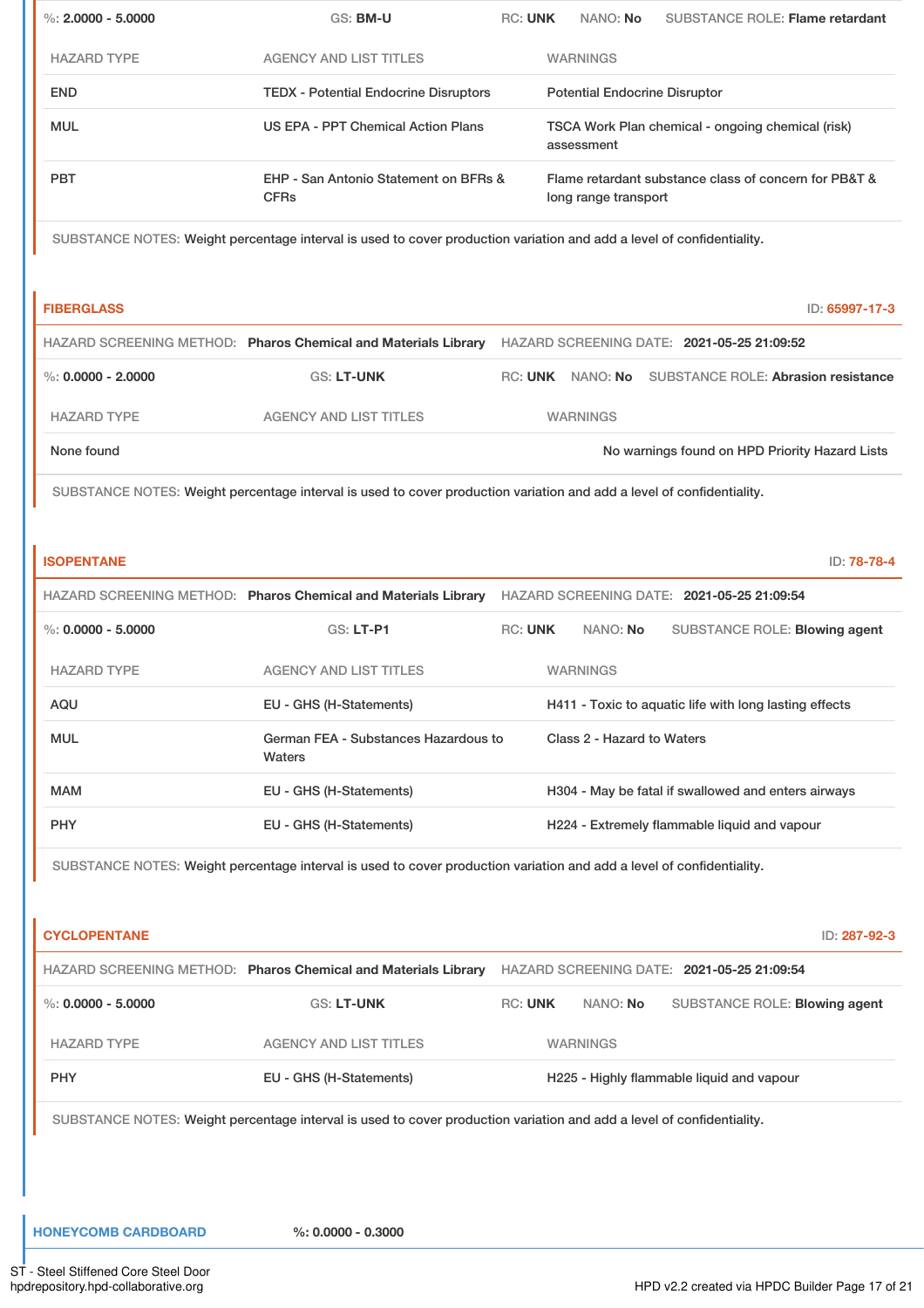| PRODUCT THRESHOLD: 1000 ppm                                                                                                 | RESIDUALS AND IMPURITIES CONSIDERED: Yes                                                                                                                                                                                                                                             |          |                 | MATERIAL TYPE: Paper or Cardboard |                                                        |
|-----------------------------------------------------------------------------------------------------------------------------|--------------------------------------------------------------------------------------------------------------------------------------------------------------------------------------------------------------------------------------------------------------------------------------|----------|-----------------|-----------------------------------|--------------------------------------------------------|
|                                                                                                                             | RESIDUALS AND IMPURITIES NOTES: The material does not contain residuals or impurities at or above the declaration threshold.                                                                                                                                                         |          |                 |                                   |                                                        |
|                                                                                                                             | OTHER MATERIAL NOTES: The steel door is available as is or painted and with various insulating materials; hence, the range of weight percentage.                                                                                                                                     |          |                 |                                   |                                                        |
| <b>SC:WOOD FIBER</b>                                                                                                        |                                                                                                                                                                                                                                                                                      |          |                 |                                   | <b>ID: SC:Bio</b>                                      |
|                                                                                                                             | HAZARD SCREENING METHOD: Pharos Chemical and Materials Library HAZARD SCREENING DATE: Not Screened                                                                                                                                                                                   |          |                 |                                   |                                                        |
| %: $90.0000 - 95.0000$                                                                                                      | <b>GS: Not Screened</b>                                                                                                                                                                                                                                                              |          |                 |                                   | RC: PostC NANO: No SUBSTANCE ROLE: Structure component |
| <b>HAZARD TYPE</b>                                                                                                          | <b>AGENCY AND LIST TITLES</b>                                                                                                                                                                                                                                                        |          | <b>WARNINGS</b> |                                   |                                                        |
|                                                                                                                             | Hazard Screening not performed                                                                                                                                                                                                                                                       |          |                 |                                   |                                                        |
| <b>SUBSTANCE NOTES:</b><br>Version: SCBioMats/2018-02-23<br>Category: Tree-based materials<br>Identifier: CAS RN: 9004-34-6 |                                                                                                                                                                                                                                                                                      |          |                 |                                   |                                                        |
| <b>UNDISCLOSED</b>                                                                                                          | This disclosure does not provide information on allergens, hyper-accumulation of metals, production of any toxic substances during normal<br>metabolic activities, pesticides, and other potential hazards or sources of hazards which may be found in certain biological materials. |          |                 |                                   | ID: Undisclosed                                        |
|                                                                                                                             | HAZARD SCREENING METHOD: Pharos Chemical and Materials Library HAZARD SCREENING DATE: 2021-05-25 21:09:47                                                                                                                                                                            |          |                 |                                   |                                                        |
| $\%$ : 5,0000 - 9,5000                                                                                                      | <b>GS: BM-4</b>                                                                                                                                                                                                                                                                      | RC: None | NANO: No        |                                   | SUBSTANCE ROLE: Processing regulator                   |
| <b>HAZARD TYPE</b>                                                                                                          | <b>AGENCY AND LIST TITLES</b>                                                                                                                                                                                                                                                        |          | <b>WARNINGS</b> |                                   |                                                        |
| None found                                                                                                                  |                                                                                                                                                                                                                                                                                      |          |                 |                                   | No warnings found on HPD Priority Hazard Lists         |
| add confidentiality.                                                                                                        | SUBSTANCE NOTES: This substance is undisclosed as it is proprietary. Weight percentage interval is used to cover production variation and                                                                                                                                            |          |                 |                                   |                                                        |
| <b>EXPANDED POLYSTYRENE</b>                                                                                                 | $%: 0.0000 - 2.8000$                                                                                                                                                                                                                                                                 |          |                 |                                   |                                                        |

RESIDUALS AND IMPURITIES NOTES: The materials doen't contain residuals or impurities at or above the declaration threshold.

OTHER MATERIAL NOTES: The steel door is available as is or painted and with various insulating materials; hence, the range of weight percentage.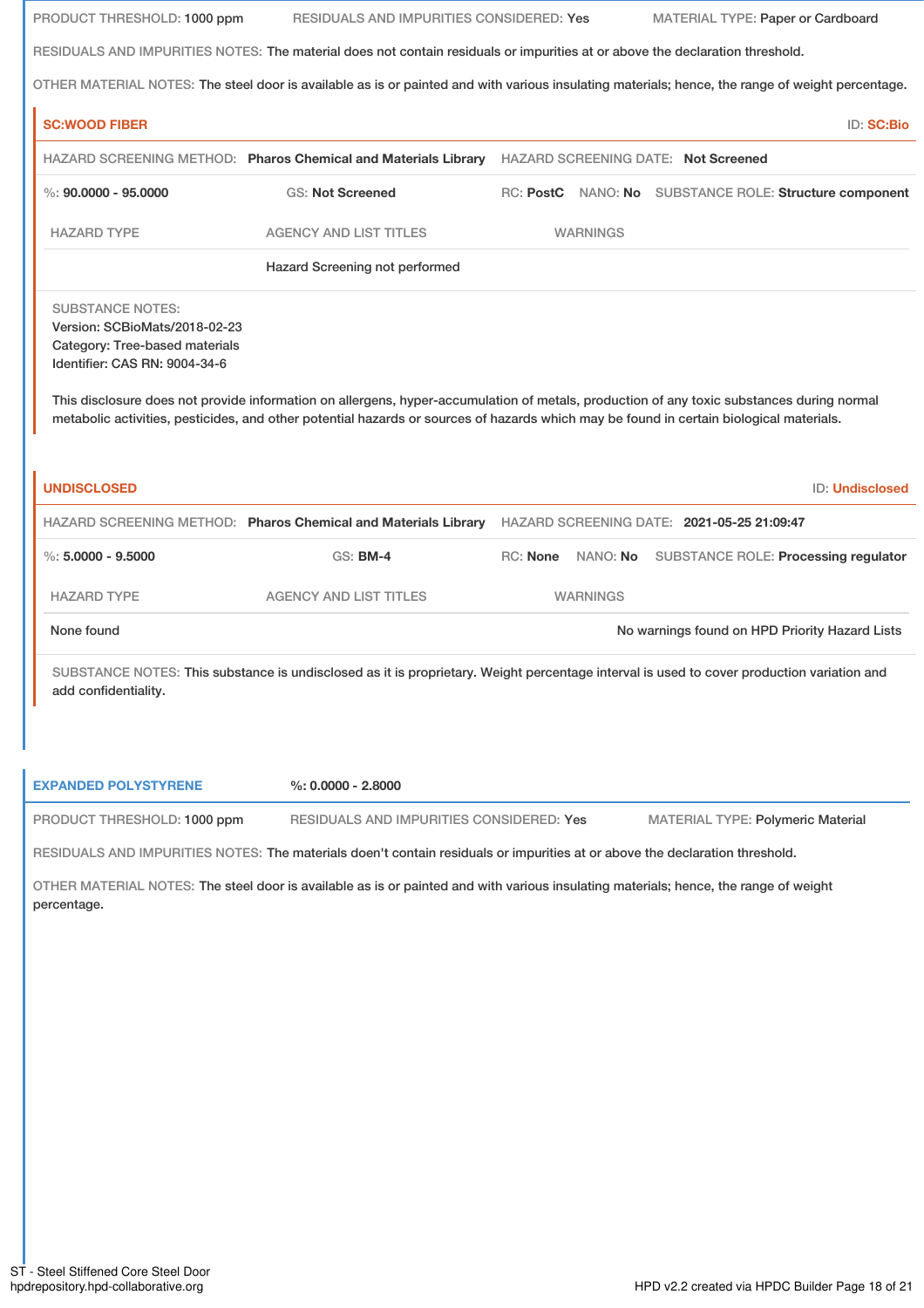| <b>POLYSTYRENE</b>      |                                                                                                                            |                |                 |                            |                                                        | ID: 9003-53-6 |
|-------------------------|----------------------------------------------------------------------------------------------------------------------------|----------------|-----------------|----------------------------|--------------------------------------------------------|---------------|
|                         | HAZARD SCREENING METHOD: Pharos Chemical and Materials Library                                                             |                |                 |                            | HAZARD SCREENING DATE: 2021-05-25 21:09:41             |               |
| %: $92,6000 - 100,0000$ | GS: LT-UNK                                                                                                                 | <b>RC: UNK</b> |                 | NANO: No                   | <b>SUBSTANCE ROLE: Monomer</b>                         |               |
| <b>HAZARD TYPE</b>      | <b>AGENCY AND LIST TITLES</b>                                                                                              |                | <b>WARNINGS</b> |                            |                                                        |               |
| None found              |                                                                                                                            |                |                 |                            | No warnings found on HPD Priority Hazard Lists         |               |
|                         | SUBSTANCE NOTES: Weight percentage interval is used to cover production variation and maintain a level of confidentiality. |                |                 |                            |                                                        |               |
|                         |                                                                                                                            |                |                 |                            |                                                        |               |
| <b>PENTANE</b>          |                                                                                                                            |                |                 |                            |                                                        | ID: 109-66-0  |
|                         | HAZARD SCREENING METHOD: Pharos Chemical and Materials Library                                                             |                |                 |                            | HAZARD SCREENING DATE: 2021-05-25 21:09:48             |               |
| $\%$ : 3,0000 - 8,0000  | <b>GS: LT-P1</b>                                                                                                           | <b>RC: UNK</b> |                 | NANO: No                   | SUBSTANCE ROLE: Blowing agent                          |               |
| <b>HAZARD TYPE</b>      | <b>AGENCY AND LIST TITLES</b>                                                                                              |                |                 | <b>WARNINGS</b>            |                                                        |               |
| <b>AQU</b>              | EU - GHS (H-Statements)                                                                                                    |                |                 |                            | H411 - Toxic to aquatic life with long lasting effects |               |
| <b>MUL</b>              | German FEA - Substances Hazardous to<br>Waters                                                                             |                |                 | Class 2 - Hazard to Waters |                                                        |               |
| <b>MAM</b>              | EU - GHS (H-Statements)                                                                                                    |                |                 |                            | H304 - May be fatal if swallowed and enters airways    |               |
| <b>PHY</b>              | EU - GHS (H-Statements)                                                                                                    |                |                 |                            | H225 - Highly flammable liquid and vapour              |               |
|                         | SUBSTANCE NOTES: Weight percentage interval is used to cover production variation and maintain a level of confidentiality. |                |                 |                            |                                                        |               |
|                         |                                                                                                                            |                |                 |                            |                                                        |               |
| <b>ISOPENTANE</b>       |                                                                                                                            |                |                 |                            |                                                        | ID: 78-78-4   |

|                      | HAZARD SCREENING METHOD: Pharos Chemical and Materials Library | HAZARD SCREENING DATE: 2021-05-07 13:06:04 |  |                            |                                                        |
|----------------------|----------------------------------------------------------------|--------------------------------------------|--|----------------------------|--------------------------------------------------------|
| %: $0.0000 - 3.0000$ | $GS: LT-PI$                                                    | <b>RC:</b> None                            |  | NANO: No                   | SUBSTANCE ROLE: Blowing agent                          |
| <b>HAZARD TYPE</b>   | AGENCY AND LIST TITLES                                         |                                            |  | <b>WARNINGS</b>            |                                                        |
| AQU                  | EU - GHS (H-Statements)                                        |                                            |  |                            | H411 - Toxic to aquatic life with long lasting effects |
| <b>MUL</b>           | German FEA - Substances Hazardous to<br>Waters                 |                                            |  | Class 2 - Hazard to Waters |                                                        |
| <b>MAM</b>           | EU - GHS (H-Statements)                                        |                                            |  |                            | H304 - May be fatal if swallowed and enters airways    |
| <b>PHY</b>           | EU - GHS (H-Statements)                                        |                                            |  |                            | H224 - Extremely flammable liquid and vapour           |

SUBSTANCE NOTES: Weight percentage interval is used to cover production variation and maintain a level of confidentiality.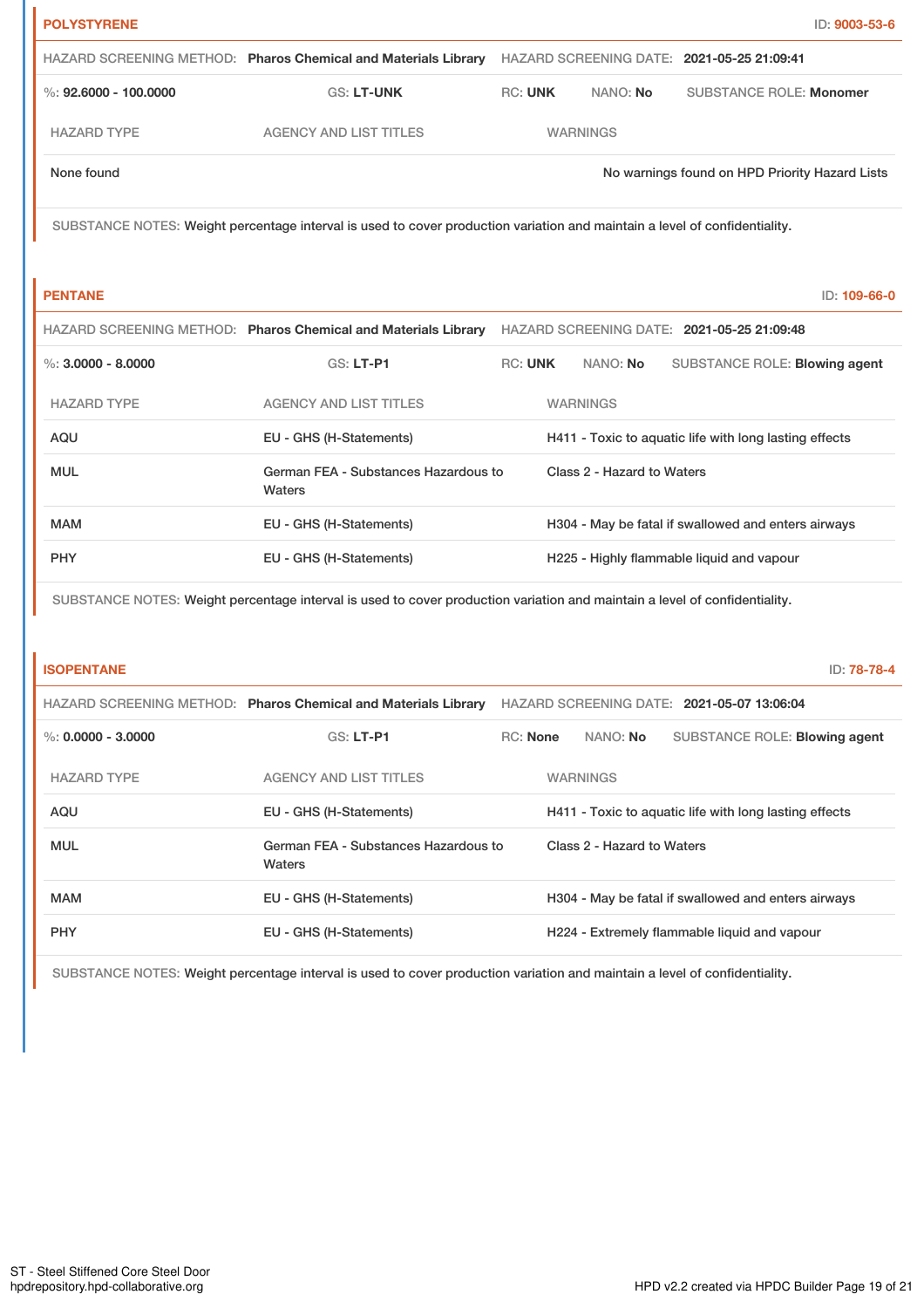This section lists applicable certification and standards compliance information for VOC emissions and VOC content. Other types of health or *environmental performance testing or certifications completed for the product may be provided.*

| <b>VOC EMISSIONS</b>                                                  | CDPH Standard Method V1.2 (Section 01350/CHPS) - Not tested |  |                       |
|-----------------------------------------------------------------------|-------------------------------------------------------------|--|-----------------------|
| CERTIFYING PARTY: Self-declared<br><b>APPLICABLE FACILITIES: AII.</b> | ISSUE DATE: 2021-03- EXPIRY DATE:<br>03                     |  | CERTIFIER OR LAB: n/a |
| <b>CERTIFICATE URL:</b>                                               |                                                             |  |                       |

CERTIFICATION AND COMPLIANCE NOTES:

# **Section 4: Accessories**

This section lists related products or materials that the manufacturer requires or recommends for installation (such as adhesives or fasteners), maintenance, cleaning, or operations. For information relating to the contents of these related products, refer to their applicable Health Product *Declarations, if available.*

No accessories are required for this product.

# **Section 5: General Notes**

Steel Alloying elements GreenScreen Score according to Pharos: - Iron (Fe) 7439-89-6: LT-P1 - Carbon (C) 7440-44-0 : LT-UNK - Chromium (Cr) 7440-47-3: LT-P1 - Copper (Cu) 7440-50-8: LT-P1 - Manganese (Mn) 7439-96-5: LT-P1 - Molybdenum (Mo) 7439-98-7: LT-UNK - Nickel (Ni) 7440-02- 0: LT-1 - Phosphorus (P) 7723-14-0: BM-2 - Silicon (Si) 7440-21-3: LT-UNK - Sulfur (S) 7704-34-9: LT-UNK - Titanium (Ti) 7440-32-6: LT-UNK - Vanadium (V) 7440-62-2: LT-1.